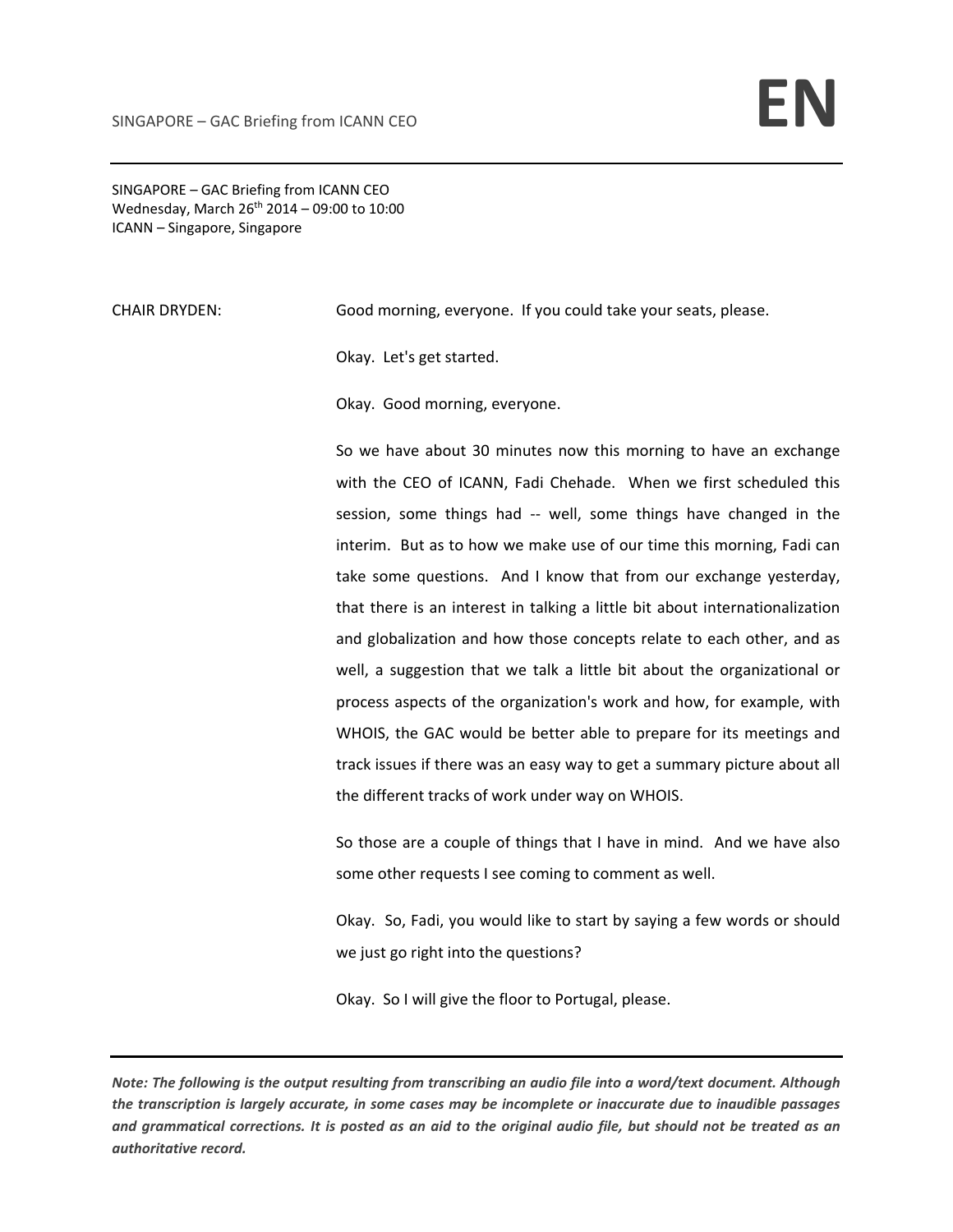PORTUGAL: Thank you, and good morning.

So my point is about globalization versus internationalization.

I think it's a bit unclear now in the discussion and is conveying confusing signals to the community what really the board and the CEO they mean when they refer to the globalization of ICANN.

I'm not referring to IANA now. ICANN.

So according to the established understanding of these terms in political science, at globalization, the product helps to globalize, but the structure of the entity that managed it remains the same. And large, it's worldwide scope of influence. So when a self-interested corporation owned by individuals of same nation reach out to do business worldwide for exploitation of opportunities of self‐profit, we say the corporation is globalizing.

Also, the current so-called globalization process is generally recognized as being associated with the opening of international trade agreements. So I think that neither of these two meanings allows ICANN to reach out worldwide and to be accountable to worldwide multistakeholders.

On the other hand, internationalization, the entity becomes internationalized, meaning that there are other countries and entities involved in its management and it's fully compatible with the involvement of worldwide multistakeholders of all possible organizational or individual origins, is desirable for ICANN, I think.

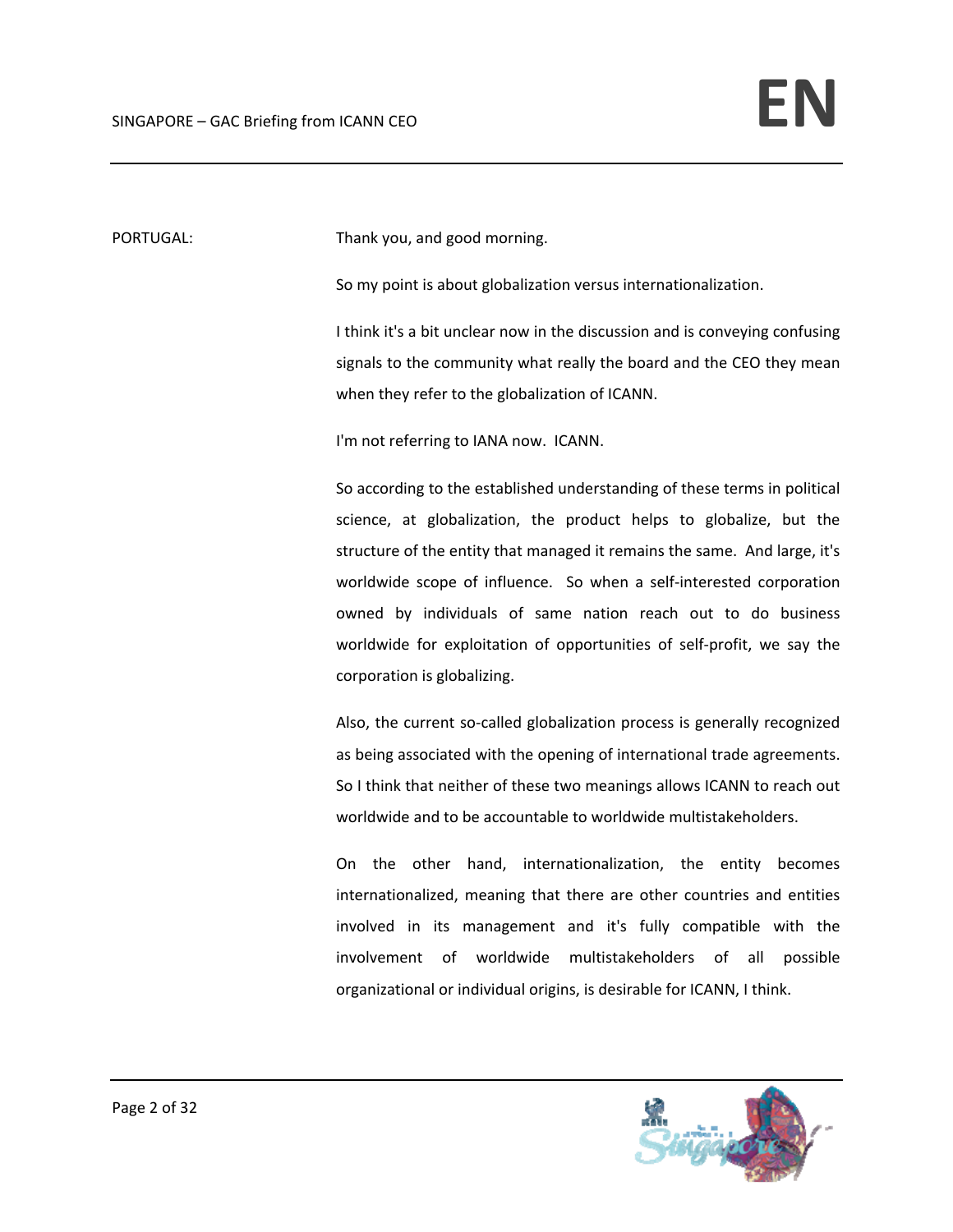International law procedures provide an appropriate framework for the evolution of ICANN's institutional nature and the strengthening of its accountability to worldwide multistakeholders. So it appears most appropriate to internationalize ICANN, but you are talking about globalization.

So thank you.

FADI CHEHADE: Thank you, Portugal.

How about we drop both and create a new one?

[ Laughter ]

FADI CHEHADE: We do not let definitions define our work. We should decide what's the right thing to do. And if it's a new label, let's create it.

> We have a French board member who keeps telling us "mundializacion." Maybe we pick a French word. Why not?

> I think definitions and political science, of course, are important frameworks. I'm not a political scientist, nor am I a lawyer. But I'm a pragmatist. And I believe when we used the term "globalization," it was a choice. It may have wise or not wise. It doesn't matter. What is important is, what is it we're going to do? And on this, I hope we can all agree.

> Some people argue globalization is an overriding term that includes internationalization. Others -- and so instead of getting into these

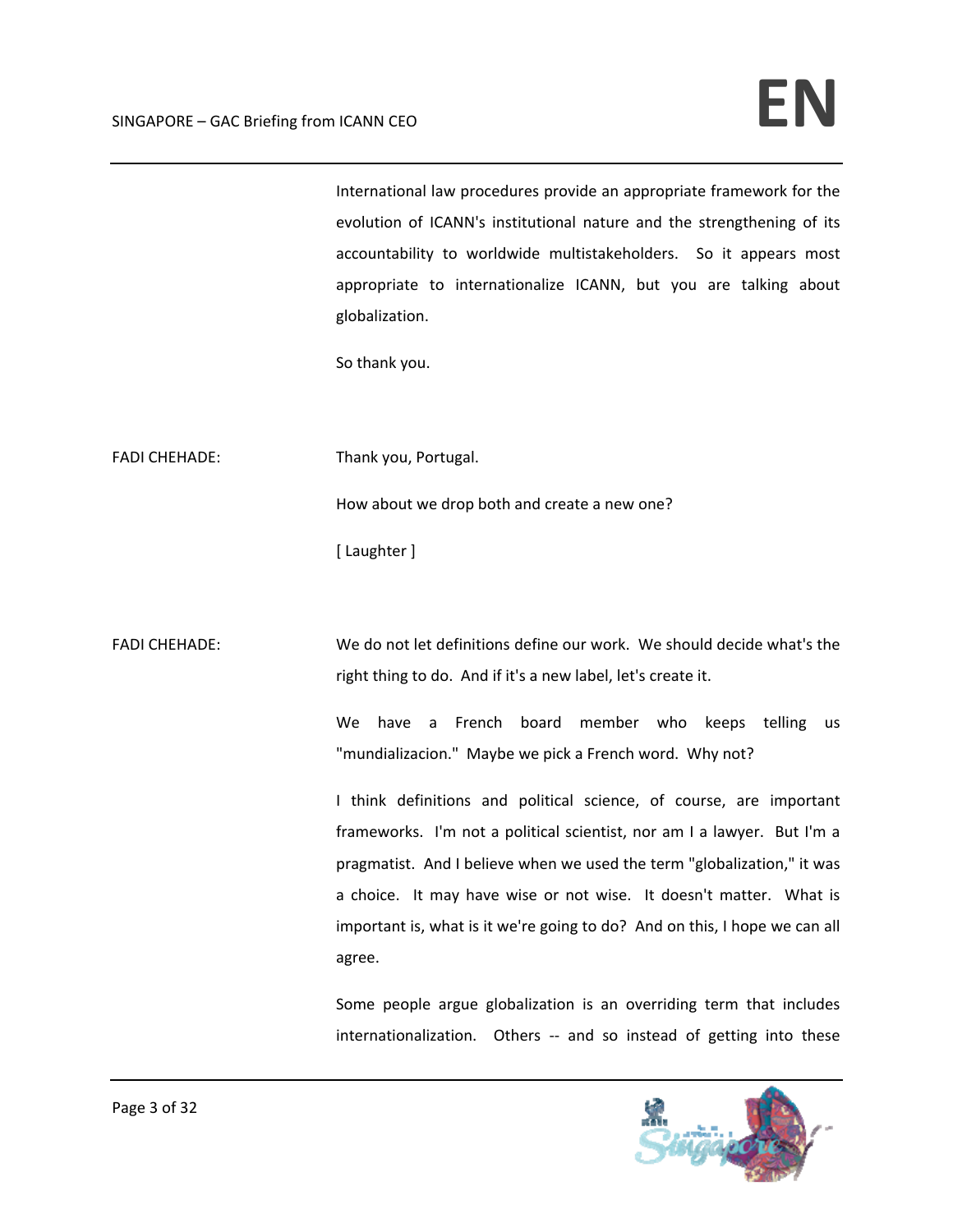arguments, I think let's agree what we want to do. And I'll go right to that.

What we mean by globalizing ICANN was expressed best in the board resolution that we issued about a month ago now, and we created these five tracks, as we called them, for making ICANN a global organization.

One -- and this should give you a sense at least of what we would like the discussion to be around. But everything's on the table. This is also important to know, that we are trying to figure this out together.

Number one, we said, is IANA globalization, which, again, means for us to apply the term that I used when I started of multi‐equal stakeholderism. We felt at the time that having the United States have a unique involvement in the management of our affairs problematic in the sense that we were not truly multi‐equal stakeholders. And so the board has as the first track the discussion of this issue. And, of course, since that time, a lot has happened that opened now the door for us to actually implement and operationalize that concept.

Second track relates to the legal structure of ICANN. And so this was put on the table as an important discussion. What is the right way for the legal structure of ICANN to evolve so that ICANN itself is a more ‐‐ is viewed and is ‐‐ its action is truly of an international legal structure?

Third track was about our commitments, you know, our Affirmation of Commitment document. If you read it ‐‐ and I know many of you have ‐‐ it's a commitment of ICANN to the world, to the community. But what was strange about it is that it is signed by us and the U.S. government.

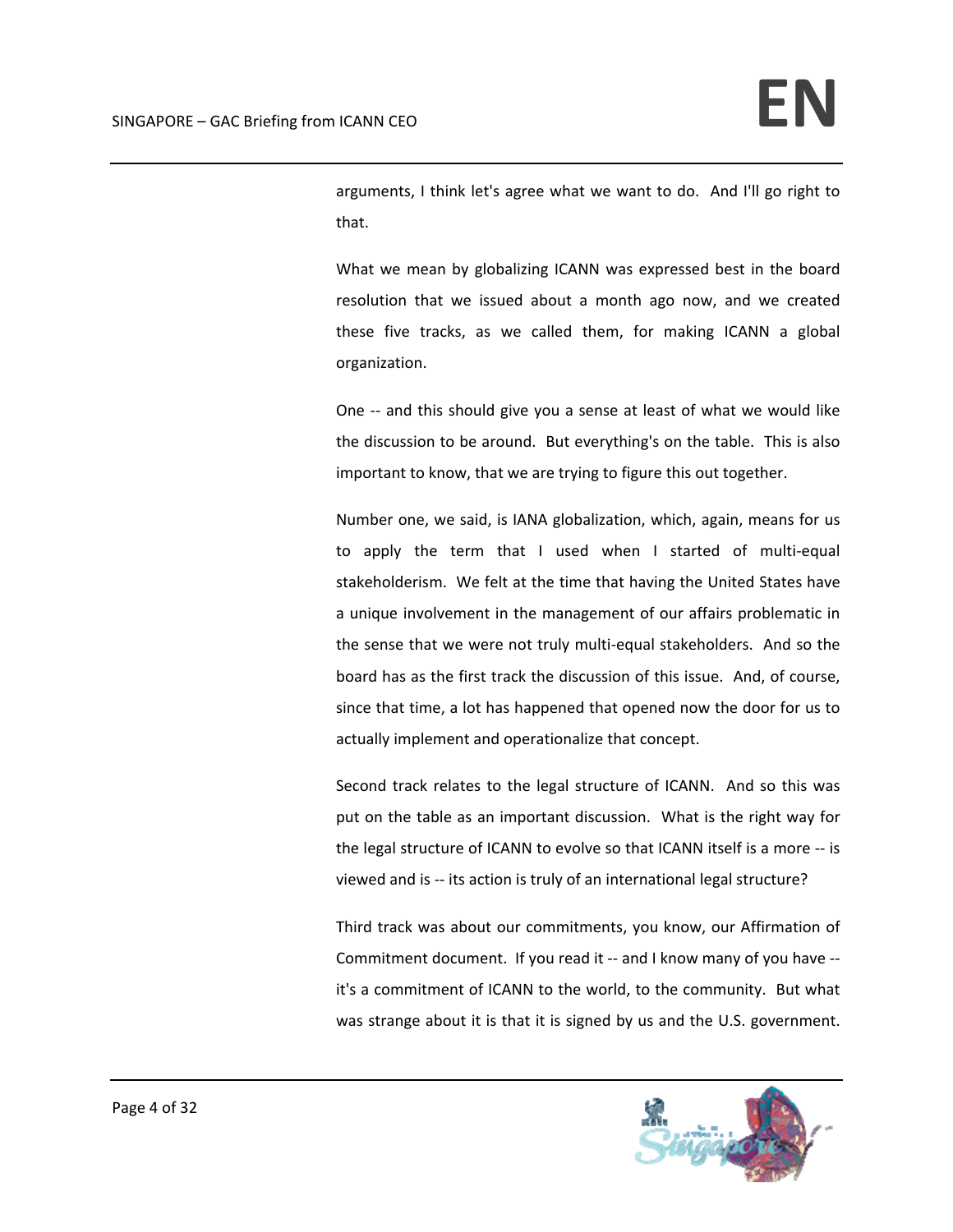So it's almost like, you know, I commit to this group of something, but I sign it to this group.

Now, of course, the U.S. government is part of the community. They're not a separate group. But, still, it was -- we discussed that it is important for us to think about that document and that we did not think that the solution is to simply have that document signed by everybody else. The solution was that that document should be put on the table and people should discuss it entirely, evolve it, extend it, and then make it a global document. So that's the third track.

Fourth track was the discussion of the root system. Right? We have root operators. We have Verisign, we have ICANN. We work together on operationalizing the policies that come from you, from the GNSO, from the ccTLDs, and also from the IETF and the RIRs. So we wanted to discuss amongst us and this group how we can strengthen the accountability of that group to the world. All right? That's a very important area.

And the last area, if you read the details of the board resolution, was about our policy structures. So yesterday, when I addressed our colleague from Iran, I was saying that it's important that we appreciate that our policy structures are open. Everyone is welcome. Governments are welcome to our policy structures. But is that enough? Is it not enough? I don't know.

So the fifth track was let's look at our policy structures. Let's make sure they are ready for the brave new world we are in.

This is what we meant by globalizing ICANN.

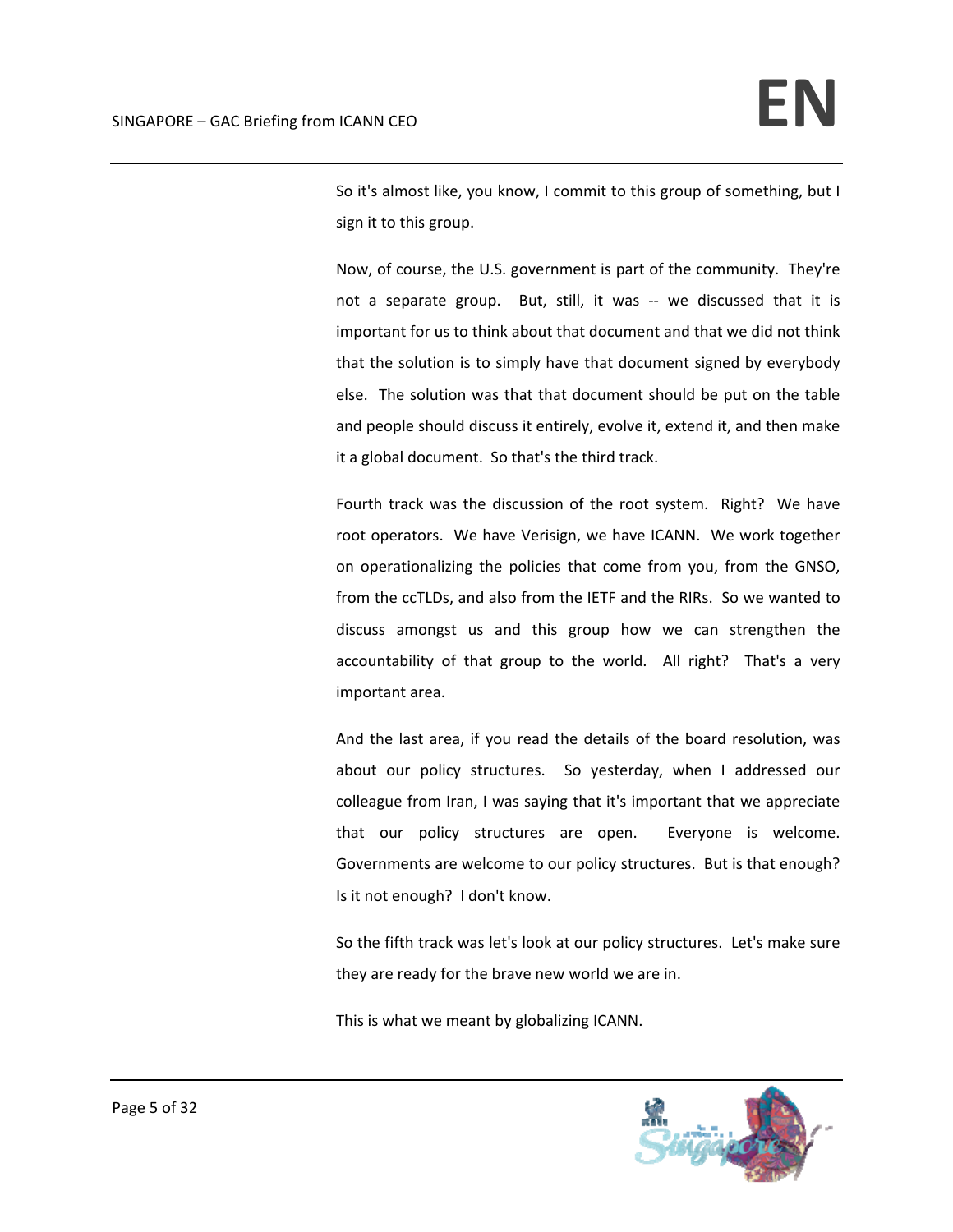Having said that, if there is a sixth or seventh area that we all come up with as a community, let's look at it. It's -- that's why we created this track yesterday ‐‐ Monday now ‐‐ at 5:00 p.m., where we said aside from discussing how we're going to transition the United States government's stewardship of IANA, we now need a second track, completely separate but interdependent. They cannot be completely viewed as separate, but interdependent, that looks at the accountability of ICANN and its globalization as an institution.

So all of this is on the table. It's a remarkable time. We are shaping ICANN for the future. And we have an opportunity today that has been put on the table for all of us to shape this.

And I want to say this in this room, and I hope the United States can close its ears for a minute, because I might embarrass them. But I said this publicly in other places, and I will say it here again. I want to commend the United States government for the courage they have shown the world. Many of us would not, frankly, give up control or stewardship easily. They have. And they have been great stewards of ICANN for the last 15 years. Great stewards, and with great courage, and with graciousness. We discussed with them over the last year and a half, of course, over the full 15 years, but in my year and a half, how can we wisely and carefully trust the world to take over that stewardship? And now they announced their intent.

So, please ‐‐ I know Larry's gone today, but I had asked my staff if they see him in the hallways to give him a hug or to at least thank him. But you can do that to Suzanne. I'm sure she would appreciate it as well.

But thank you. Thank you, United States.

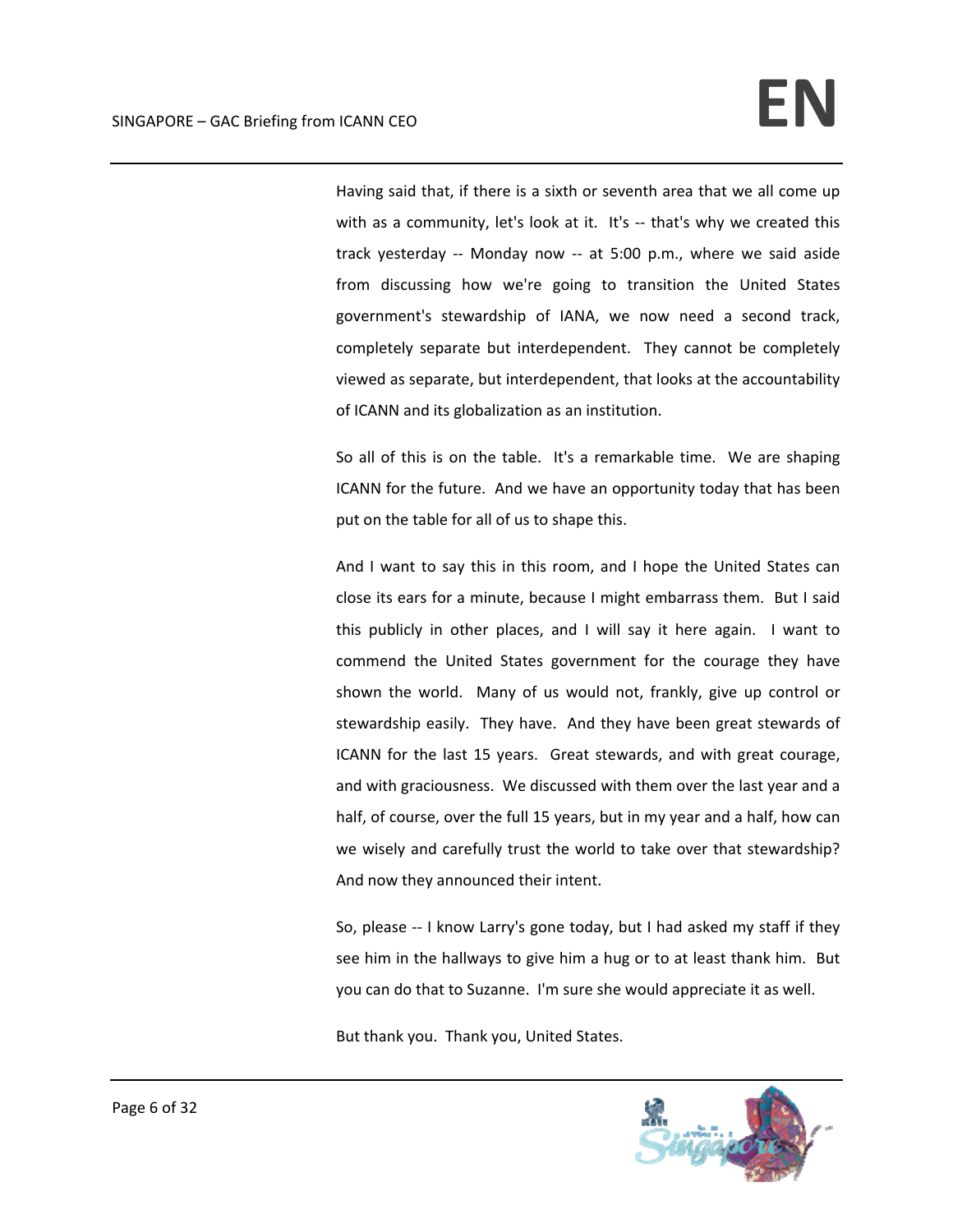## [ Applause ]

| <b>CHAIR DRYDEN:</b> | Thank you. So I see some more requests.<br>Peru, as you are next, is it on the same topic?                                                                                                                                                                                                                                                                                                                                                                                                                                                                                                               |
|----------------------|----------------------------------------------------------------------------------------------------------------------------------------------------------------------------------------------------------------------------------------------------------------------------------------------------------------------------------------------------------------------------------------------------------------------------------------------------------------------------------------------------------------------------------------------------------------------------------------------------------|
| PERU:                | Yes, it is.                                                                                                                                                                                                                                                                                                                                                                                                                                                                                                                                                                                              |
| <b>CHAIR DRYDEN:</b> | Please.                                                                                                                                                                                                                                                                                                                                                                                                                                                                                                                                                                                                  |
| PERU:                | Mr. Chehade, I would like to speak in Spanish, if you don't mind. I am<br>right here.<br>I am the representative of Peru.                                                                                                                                                                                                                                                                                                                                                                                                                                                                                |
|                      | I am the representative of Peru, and I will refer to a conversation that<br>took place yesterday when you referred to the Dot Amazon TLD<br>My colleagues from Brazil made a presentation on<br>application.<br>repeated occasions about the accuracy with which Peru and Brazil have<br>closely followed the guidelines in order to meet every requirement, only<br>to find or to get to know the board's final decision based upon a GAC<br>recommendation.<br>Yesterday, after my colleagues from Brazil gave a presentation, we<br>learned that the board might also be considering communicating an |

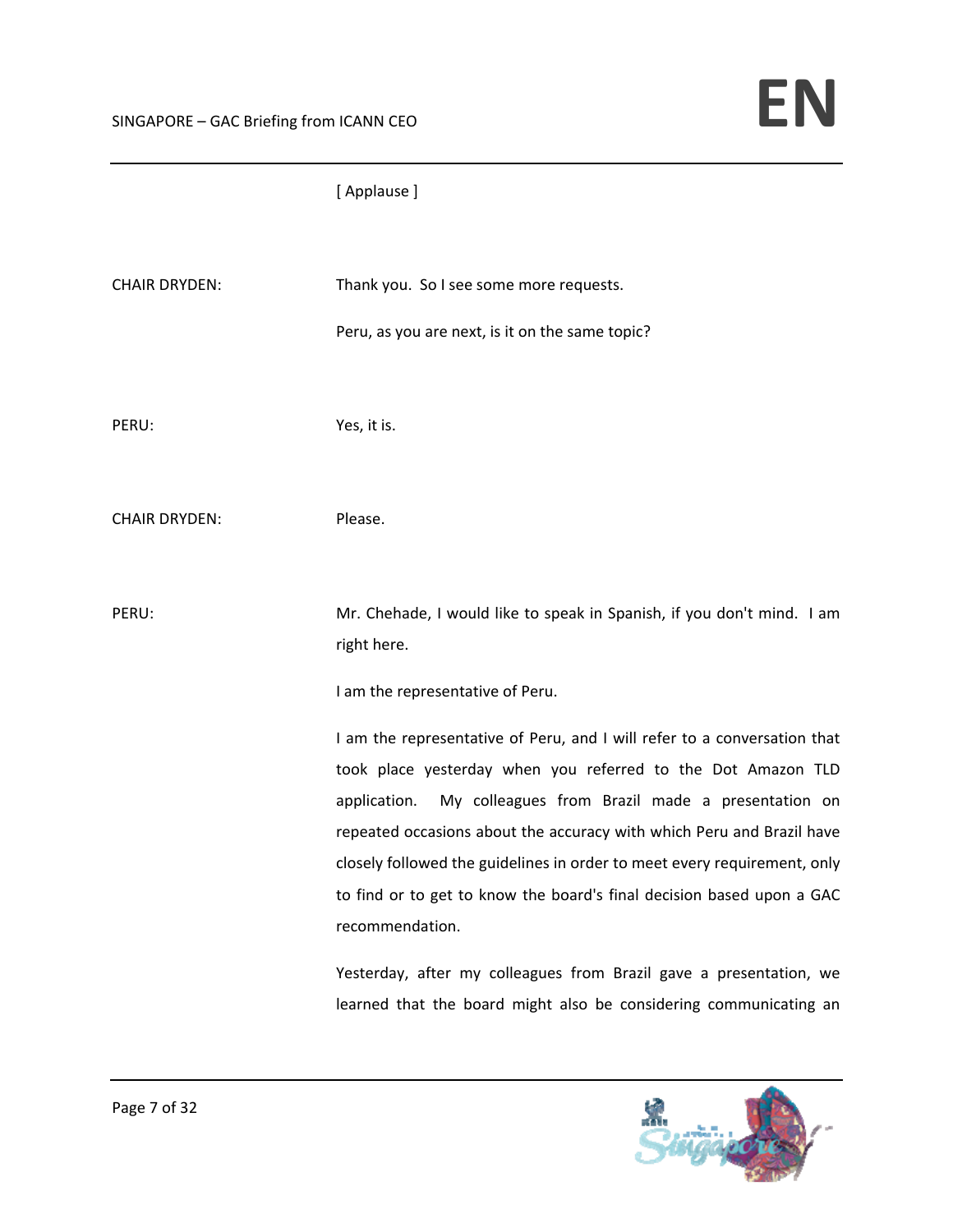independent advisor's opinion or sharing that independent advisor's opinion. Peru would like to know the following:

First, is this procedure contemplated in the applicant guidebook? Because if anyone does whatever they feel like doing, then this is not a serious process. That in the first place.

Secondly, I would like to know what deadlines we have before we get to know the board's final decision on the substantial issue. It is my understanding, Mr. Chehade, that you are the most interested person in having ICANN projecting the image of a transparent organization, an image of transparency. However, this is not the image that my government is seeing after waiting for nine months.

You have to understand that Dot Amazon affects the Peruvian population, which largely resides in the Amazon area. This is a topic of great interest in the public opinion, and the Ministry of Foreign Affairs that I represent is permanently receiving communications from congressmen and state ministers in our republic.

How are we supposed to reply to them? Are we going to say that you are once again reconsidering the issue, that we have to wait for another ten months for you to stick to the GAC recommendation?

And, finally, if I may, I would like to urge all the GAC members present here to please reconsider your reply to this issue. Please reconsider including your reply to this issue in the communique for this meeting.

Thank you.

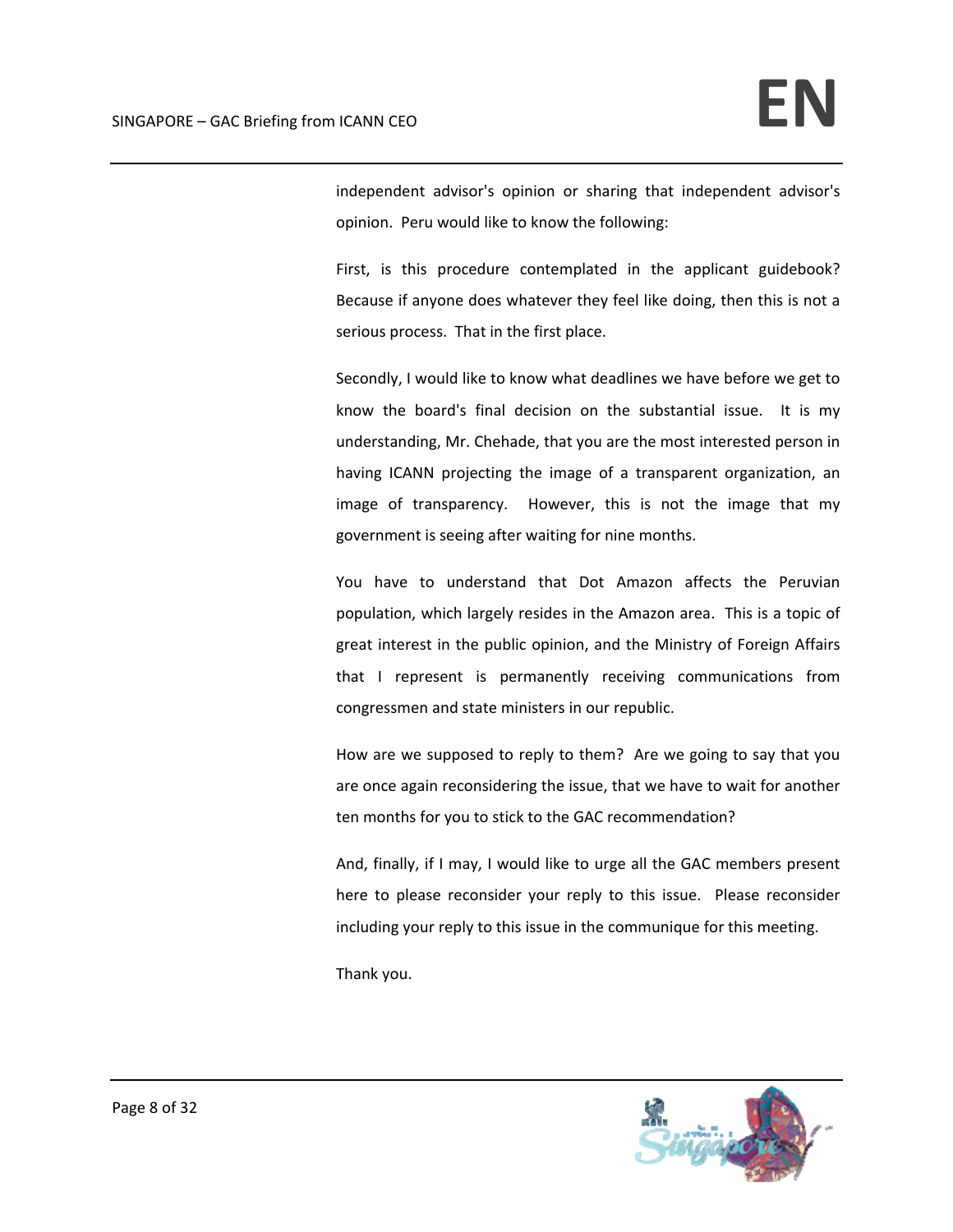CHAIR DRYDEN: Thank you, Peru.

FADI CHEHADE: Yeah. Thank you very much. I appreciate your passion and your commitment to this issue.

> But there is one issue I have with your statement, is that you are in a rush. Why are we rushed? I think it's better to make the right decision slowly. I don't understand what the rush. So long as the ‐‐ the TLD's not granted, then let's take our time and make the right decision. We shouldn't be rushed to make the wrong decision in either way, to be honest.

> Secondly, the board has not made a decision. The way the board works is, if it reaches a decision on a TLD, it will publish it in a resolution. The board has not. In fact, the board has clearly asked for us to get a legal opinion from a top legal expert in the world on this issue. And that was published. That was the resolution of the board. It wasn't a decision either way. We received GAC advice.

> And that advice came back and will be made available. So we will share that advice.

> Now, I am very sensitive to this issue that we need to engage in together. And I have suggested that maybe before the board makes a decision on this issue that we have a chance to have a dialogue between the applicant and the affected parties, including, obviously, your country. So I'm today proposing that ICANN facilitate a discussion before the board makes a final decision, in an attempt to see if we can defuse this tension before a final decision is made. And I'm happy to

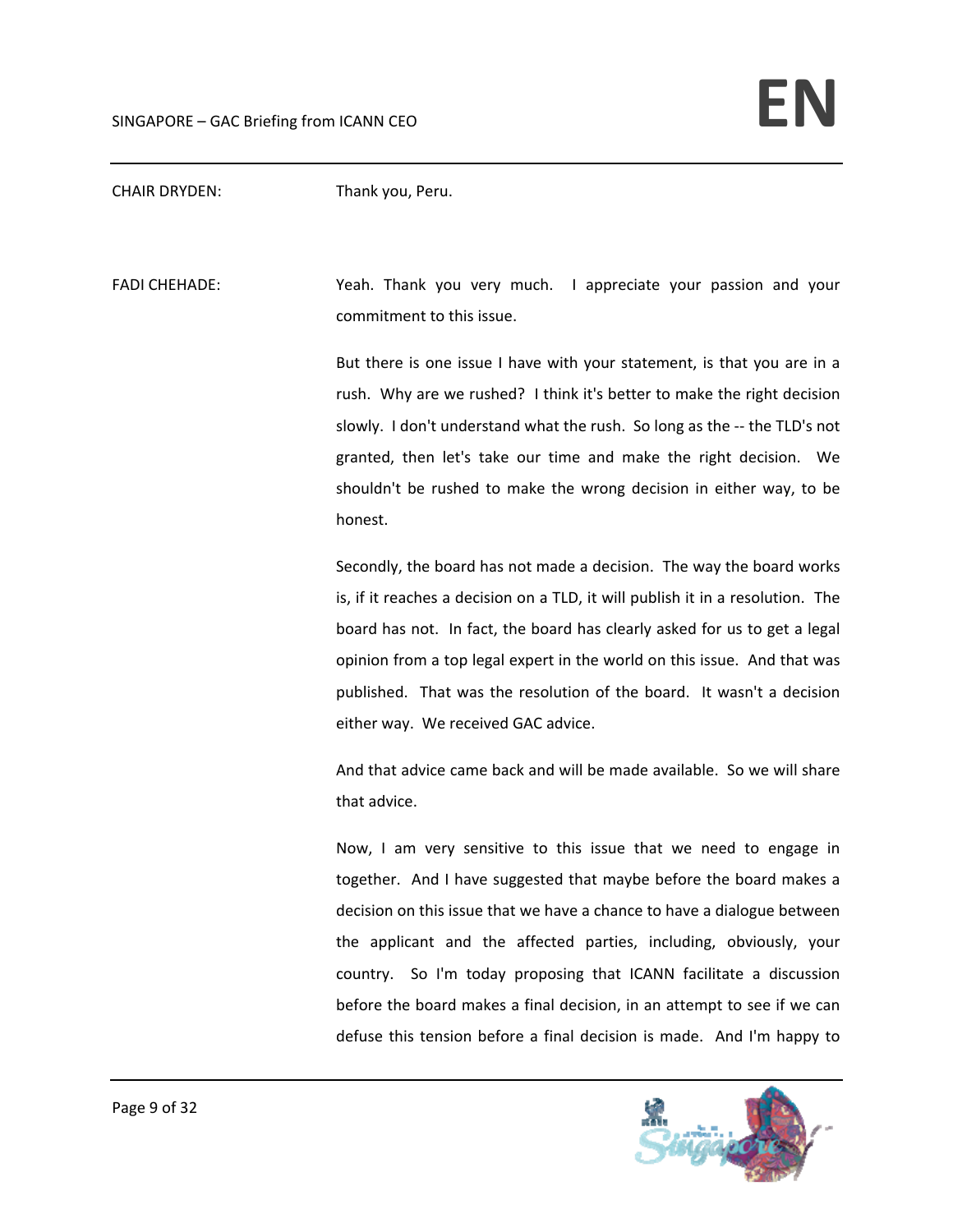come to Lima and visit with you and bring along with us the corporation, Amazon, and invite other countries in the region to come and join us in Lima, if would you welcome me. And we can have a discussion on that before the board makes a final decision. Because their decision will be final then.

And right now, the advice that you will see is not necessarily black and white. So I think we have an opportunity to strengthen the clarity of your position. And if it's helpful, I'm willing to make my good offices available in Lima, along with you and other affected parties, and Amazon, to see if we can come up with a decision that I think is satisfactory to all parties.

CHAIR DRYDEN: Thank you.

Did you have a follow‐up, Peru?

PERU: Yes. In regards to what you just said, I want to tell you in English that Peru and Brazil, we have always agreed to talk with Amazon and with ICANN. In fact, those conversations already took place. And we did not reach an agreement. In fact, the situation hasn't changed.

> So as far as Peru is concerned, I don't see any sense in ‐‐ I will go back to Spanish. Okay?

> See no point in the idea of going back to our intention to hold a conversation. (Non‐English audio)

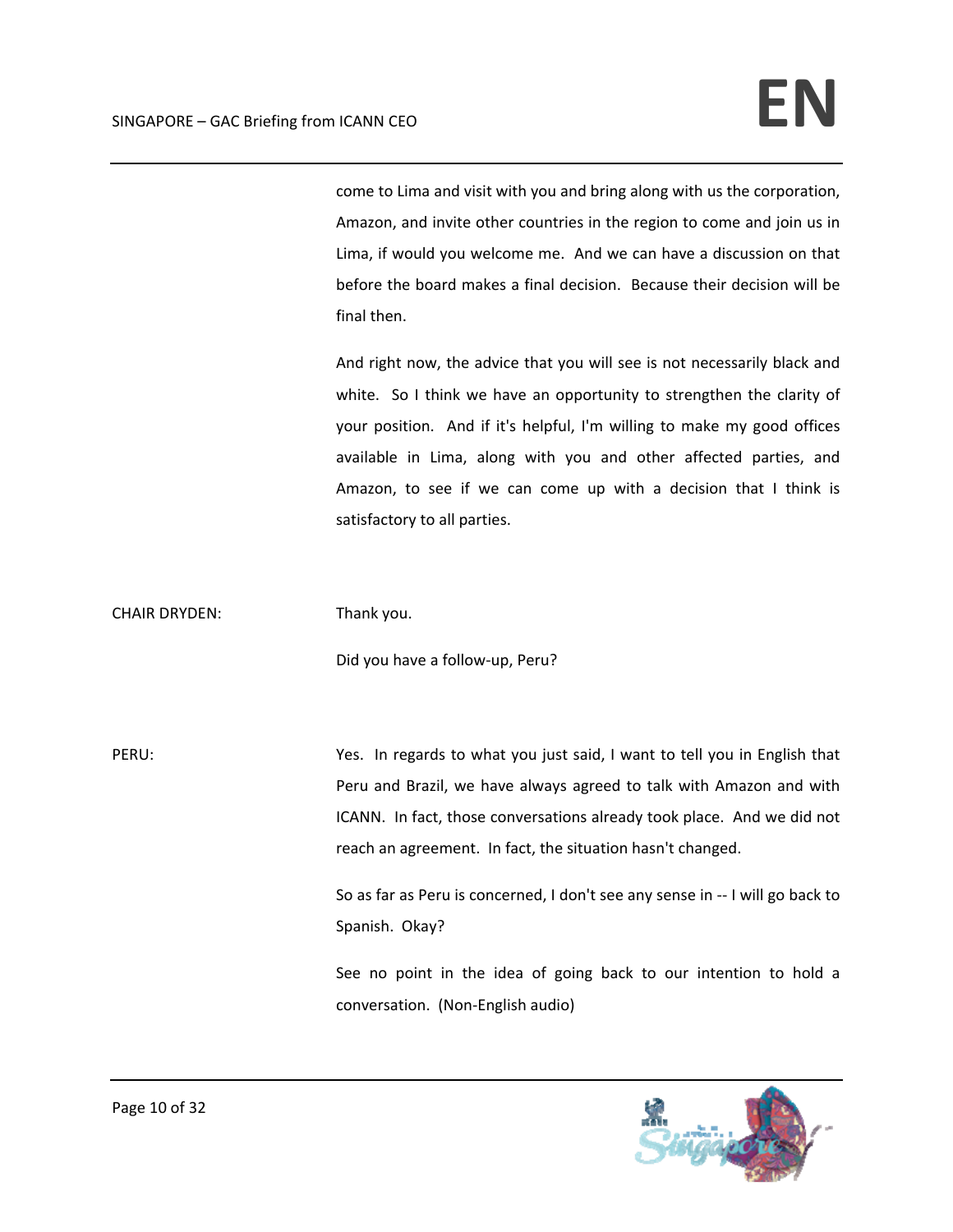A threatening attitude or is showing a threatening attitude that gives no signal of having changed their mind.

What Peru and Brazil have requested, and we have been supported by the GAC, is (non‐English audio) our own right and the decision that the Board will take in this regard will send a legal precedent, and will lay the foundation so that in the future, this situation doesn't happen again.

I expect ‐‐ I mean, rather than seeing you in Lima, where you will always be welcome with a good Pisco Sour, rather than seeing you there, I expect to see the Board has the guts to sit down and reach a decision when the time comes to reach that decision. Then clearly, we need to modify the guidebook, because if the guidebook does not mention any deadlines, and you can take as long as you need or as you want, then why should we stick to the rules so strictly? It makes no sense.

Thank you.

CHAIR DRYDEN: Thank you, Peru. Okay. So I have more requests. France, Spain, Iran, and China. We have about another 15 minutes. So let's continue. France, please.

FRANCE: Thank you, Madam Chair. I will speak French so ICANN doesn't think interpretation costs are a waste of money.

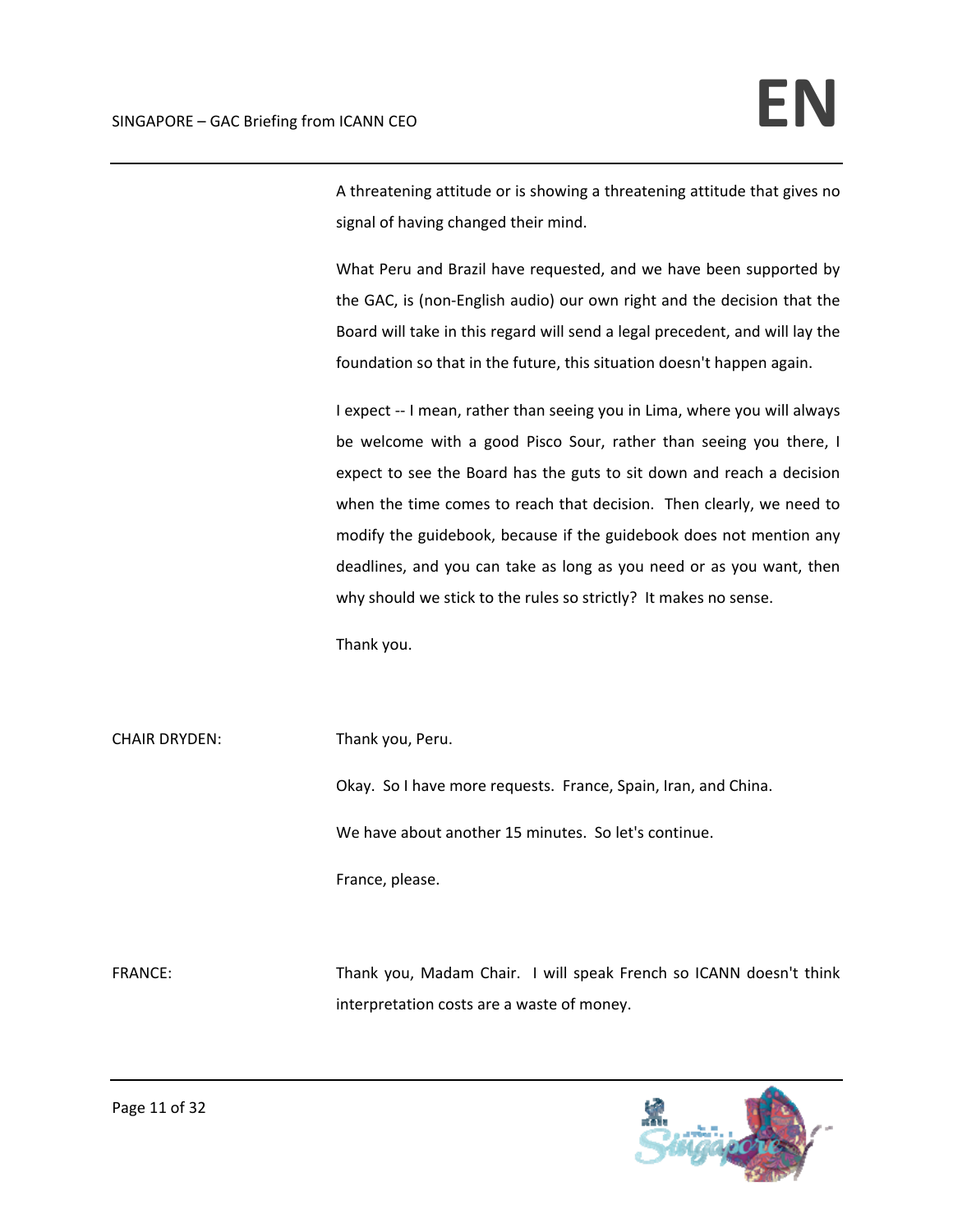And after all, I had the pleasure yesterday of hearing that Tom Dale speaks very good French, which is really a pleasure for me. It shows me that at the end of the day, Australia and France are not that far away.

Fadi, I wanted to say that I fully share your comments, your congratulations and appreciation of the American government.

(Non‐English audio)

No doubt, this decision couldn't have been reached if you hadn't inspired enough trust for them to move along that path.

I would like to go back to some points that you mentioned regarding globalization, internationalization, worldization. I don't know what term to use. This working group was set up, and, unfortunately, it was our understanding on Monday that it would disappear. Clearly this means that we are curious about this. They said that everything had been decided in a top‐down fashion, but the French government will never ever criticize you because you didn't have enough leadership or because of lack of leadership. We will always support you in these initiatives. This is a question of priorities. Regarding the decision to transfer the stewardship of the IANA functions to ICANN, okay, we understand this. However, these are very important topics, very dear to us, and they cannot be left aside or overlooked for a long time. It is difficult to transfer stewardship without a prior reflection and without prior actions on what you mentioned, such as ICANN's legal structures.

Thank you.

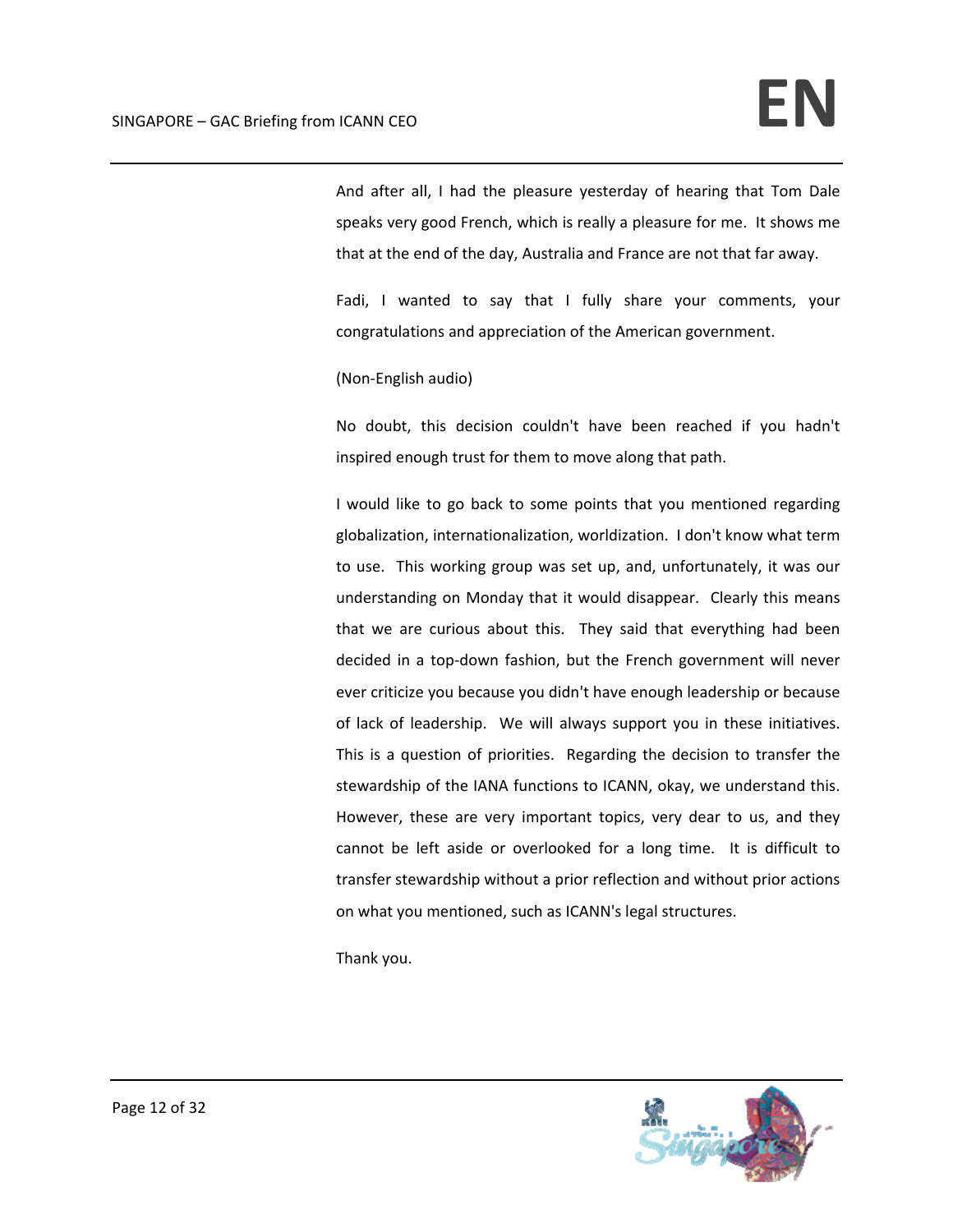FADI CHEHADE: Thank you, David. Let me be clear. What we eliminated are the advisory groups set up by the Board in order to engage in a dialogue with the community. But these topics, or the topics themselves, have not been eliminated. Topics will be addressed by means of public consultation on ICANN's globalization.

> So topics are still there to be debated. And we are still addressing the topics. But the community does not want to address these topics by means of the advisory groups. They want a bottom-up consultation process. And this is clear‐cut.

> We will continue working together on these five topics, or on any other topics that we may encounter. But these are our main working topics. We cannot waste any time because these topics are really significant. We will not move as quickly in all the topics because it is one thing to speak about the legal structures and another thing to speak about the globalization of another structure. For example, a policy development or developing structure.

> However, I do appreciate your comment. I do appreciate France's support. And I know that that I can count on you in the forthcoming months because we will really need your engagement to reach a good destination together.

SPAIN: SPAIN: Very good morning to you. Thank you for sharing with us this half an hour.

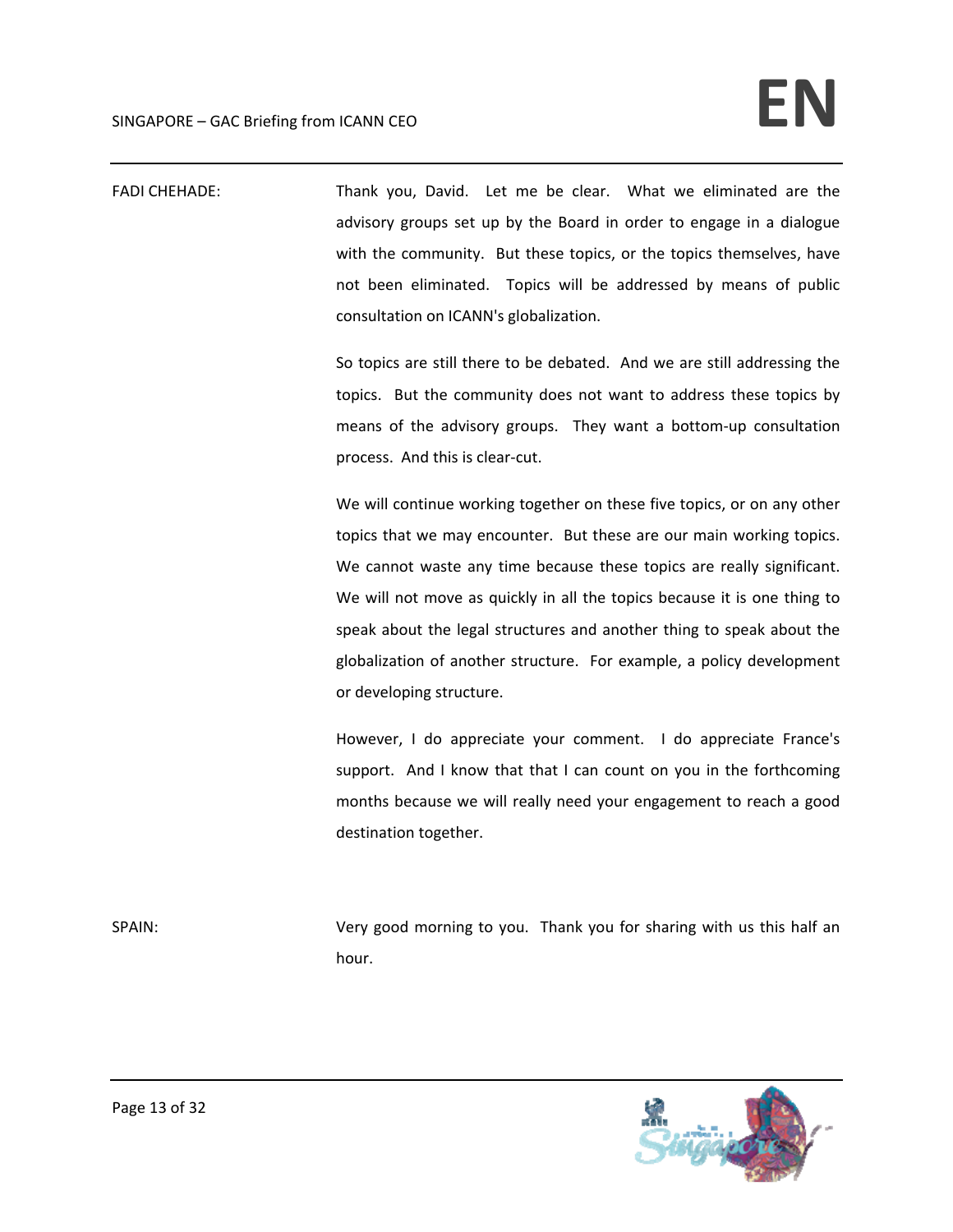I would like to join you in commending the United States government for having led ICANN oversight during these 15 years with what I think it's been an earnest, very professional way of exercising their factions.

What I think is the step they've taken is a very important symbolic gesture which signals the maturity of the Internet, their coming of age as a global structure that has become crucial strategic resource or two for every country in the world.

So it's just very (indiscernible). They kind of give up or render that oversight function to the world as a general.

But what I think is the real challenge for ICANN now is to strengthen and enhance its accountability. You pointed it out, and that's ‐‐ I think that's the real challenge.

And let me explain why we think this is really important. ICANN depends on funding of registrars and registries mainly. And that gives them more influence, I think, more power in decision‐making processes.

I see that other agents, other stakeholders don't have the same avenues and have the same opportunity to influence on decision-making processes. They can, of course, seize the opportunity of expressing their views in public comments, but when it comes to take decisions, their influence is not as great or as ‐‐ well, it's not as important as the other stakeholders.

So I think ICANN should become more inclusive organization. It's not just a question of attracting more countries and more governments to this model, but to try to take more into account the views of those who can lose something when ICANN takes decisions.

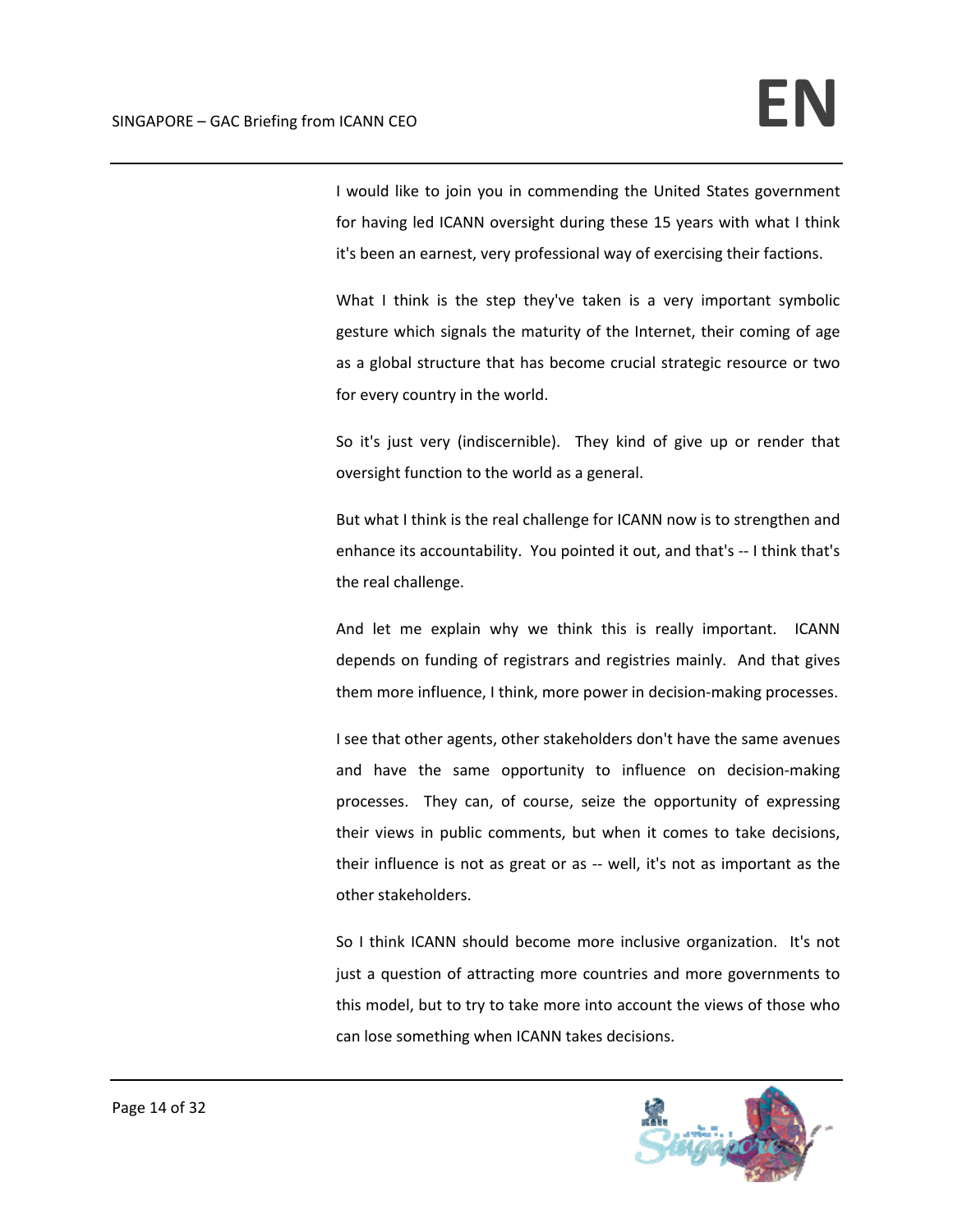I refer to the cases of amazon, vin, wine. I think some decisions impact stakeholders which are not covering participants in the ICANN model because there are Internet users but are not in the Internet business.

So I think that's the real key issue for ICANN to become more legitimate, as I said.

We have to be imaginative, as you pointed out, in finding ways of strengthening the accountability of ICANN. As the setting up of the government‐led structure has been discarded, we have to screw up our minds to find other ways.

But I also think that letting ICANN keep on being subject to the laws of a country, on the court of a specific country doesn't help in finding these ways of strengthening accountability. It's something that is written in the Affirmation of Commitments as well as the need to be headquartered in the United States and that can be useful as well in strengthening accountability.

And just a very quick word on the condition stated by the United States to globalize the IANA functions; that it's they cannot be transferred to a government‐led organization.

I agree, but we have to take into account that the IANA database includes ccTLDs as well, and according to the GAC principles on delegation and redelegation, public authority over who should run its ccTLD (indiscernible) with public authorities.

So when it comes to ccTLDs, I think governments might have an important say in those decisions. And I stop here.

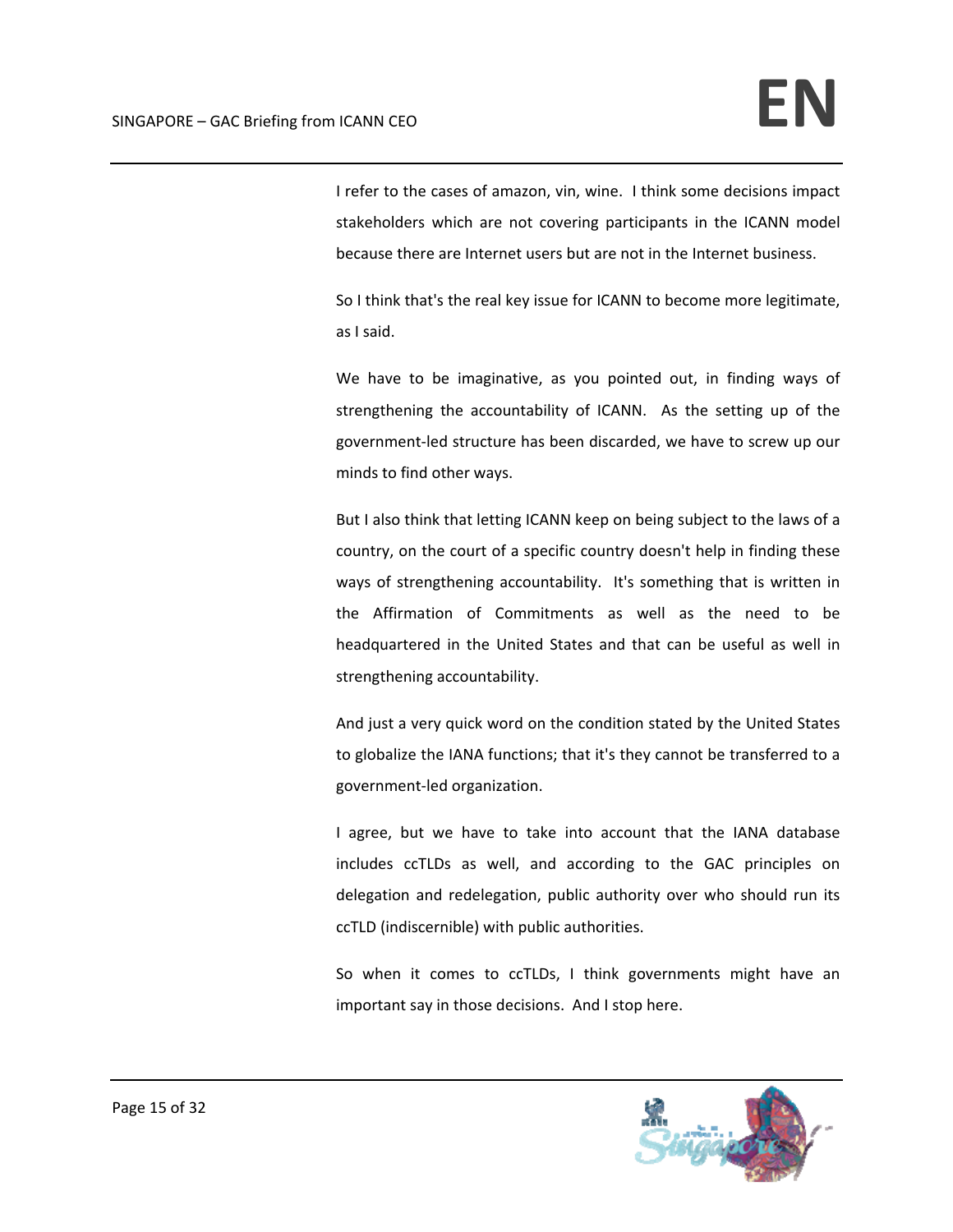Thank you very much for listening to me.

FADI CHEHADE: Thank you. Thank you. Your English is far better than my Spanish. Thank you for helping.

You made three points. I'll cover them quickly.

On the last point you brought up, I want to be very clear, the U.S. government did not say that governments should not have a role or should not have a key role. And, in fact, for ccTLDs, governments have a very important role. I mean, in many cases, they are the -- there are sovereignty issues that we respect and understand around the ccTLDs. So there's no question there.

I think the U.S. government did not want to see its oversight collectively being under a government or a group of governments or a place where decisions are made solely by governments; right?

So I think on that we all agree. But we equally agree, as I said in my opening speech, that without government true participation, and in the case of ccTLDs, critical participation, then we don't have a legitimate solution. So we're committed to that.

We'll work with you to figure out the best way to do that.

This is a great time for us to really design this, as you said, creatively.

The second point you brought up was about the legal structure. I want to emphasize that in one of the five tracks, one of them is our legal

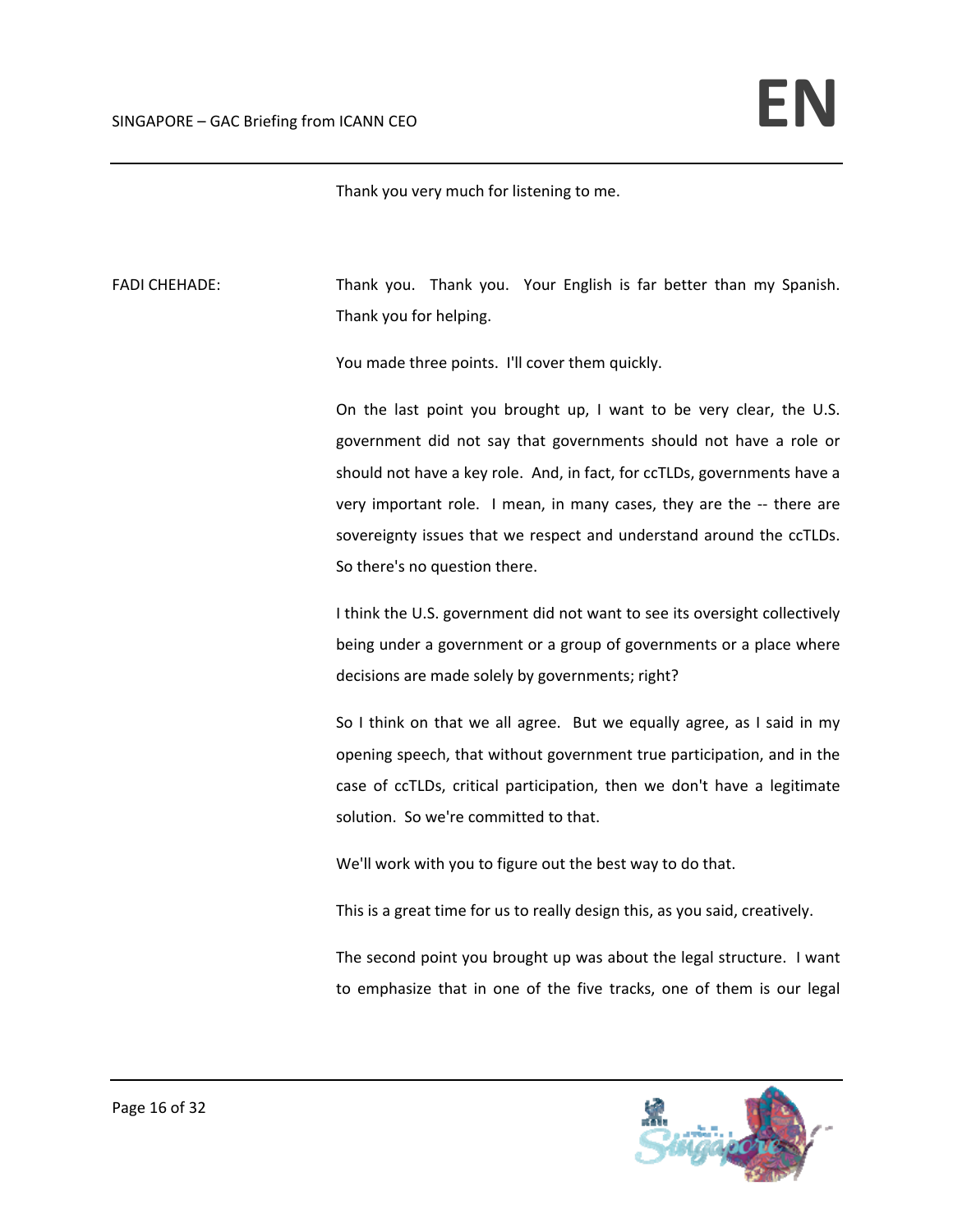structure. We have to look at that constructively and critically, what is the right structure moving forward.

Everything in the AoC is up to us.

Now, the core principles of the AoC are solid. They're very good. If there are parts of the AoC that need to be now evolving because of the agreement of the community to evolve certain parts of our operations, accountability structures, et cetera, then we will evolve them. It's on the table for us to discuss wisely together.

And the third point you brought up is the one closest to my heart so I'm going to take a minute on that. Inclusivity.

Inclusivity is a central principle of multistakeholderism. Frankly, of any institution that purports to be a global institution.

And I am not a fan of labels. As you saw when Portugal was asking me about globalization, international. I feel that labels divide us. Labels divide us. So you will notice that I don't use the word "multistakeholder" too much, because it divides us. Multilateral divides us.

I grew up in Beirut where so much divided us. In little Beirut, 18 different factions that fought for 15 years over labels.

No labels. Principles.

Inclusivity is a core principle for our success. So if there is any perception that a group, like registries and registrars, has more say than another group, then we are failing our core principle. And it's not just perception. It's reality; right?

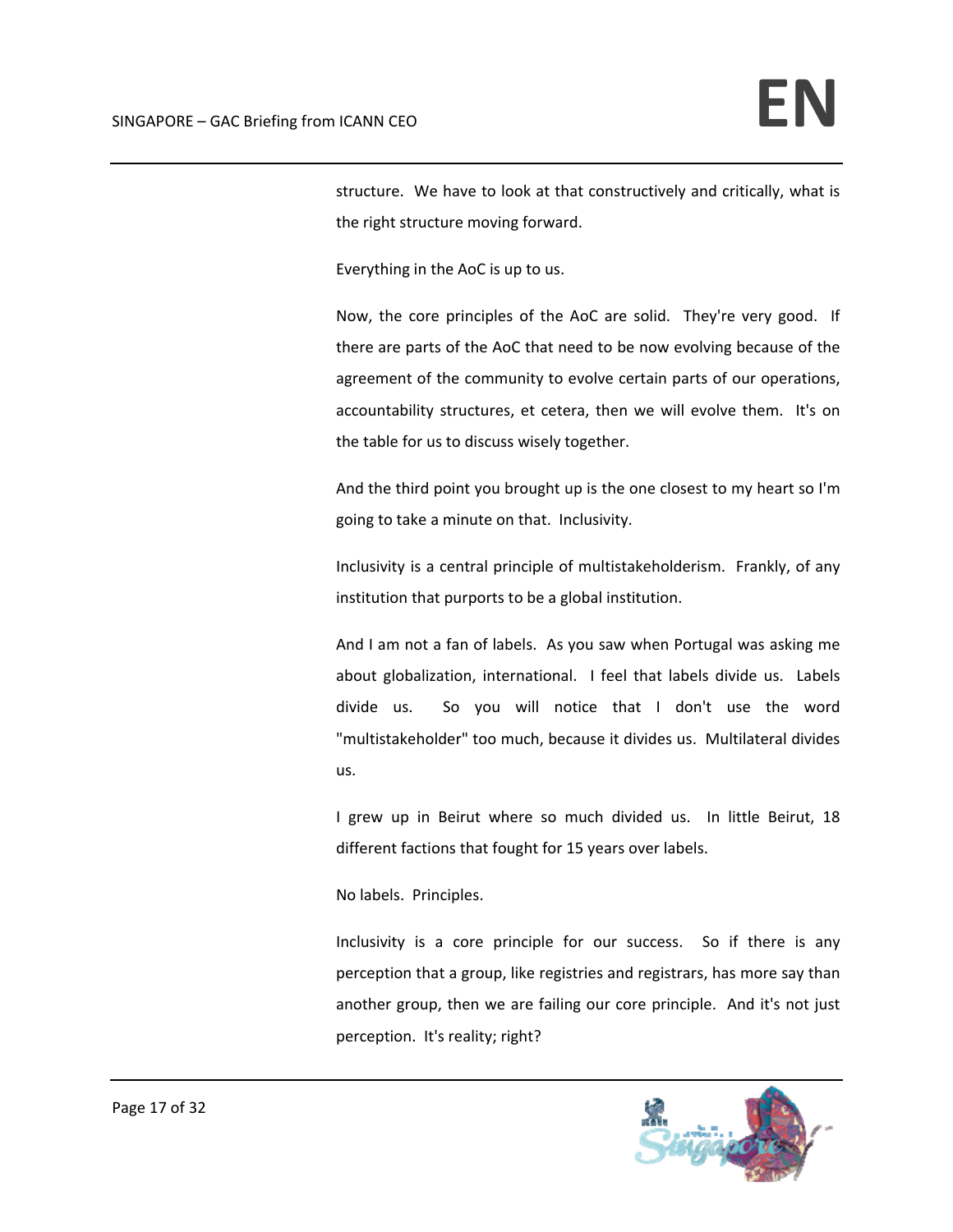So perception is already bad, if you have this perception or others do, and we need to address that through communications and clarity. But I must tell you, from a practical standpoint, when I came to ICANN, a lot of people told me the registries and the registrars really have some kind of a spell on ICANN. I must tell you, it's not the case. If you attend the policy‐making work that happens and you see how hard the noncommercial group, the NGOs, everybody participates in the decisions, it's extensive. And I hope you do as well. You need to be part of these discussions. Participate and influence these discussions.

So inclusivity is a core principle. It's more important than multistakeholderism and multi‐whatever. It's a principle, and it's a core one, it's a foundational one.

And I hope when we meet in Brazil Ambassador Benedicto and we principles for global Internet governance that inclusivity is almost the number one principle.

Thank you.

CHAIR DRYDEN: Thank you. Okay. So we have time for just a few more speakers.

We have Iran, China, South Africa, and the African Union Commission. And then we're running out of time.

So Iran, you are next, please.

IRAN: Thank you.

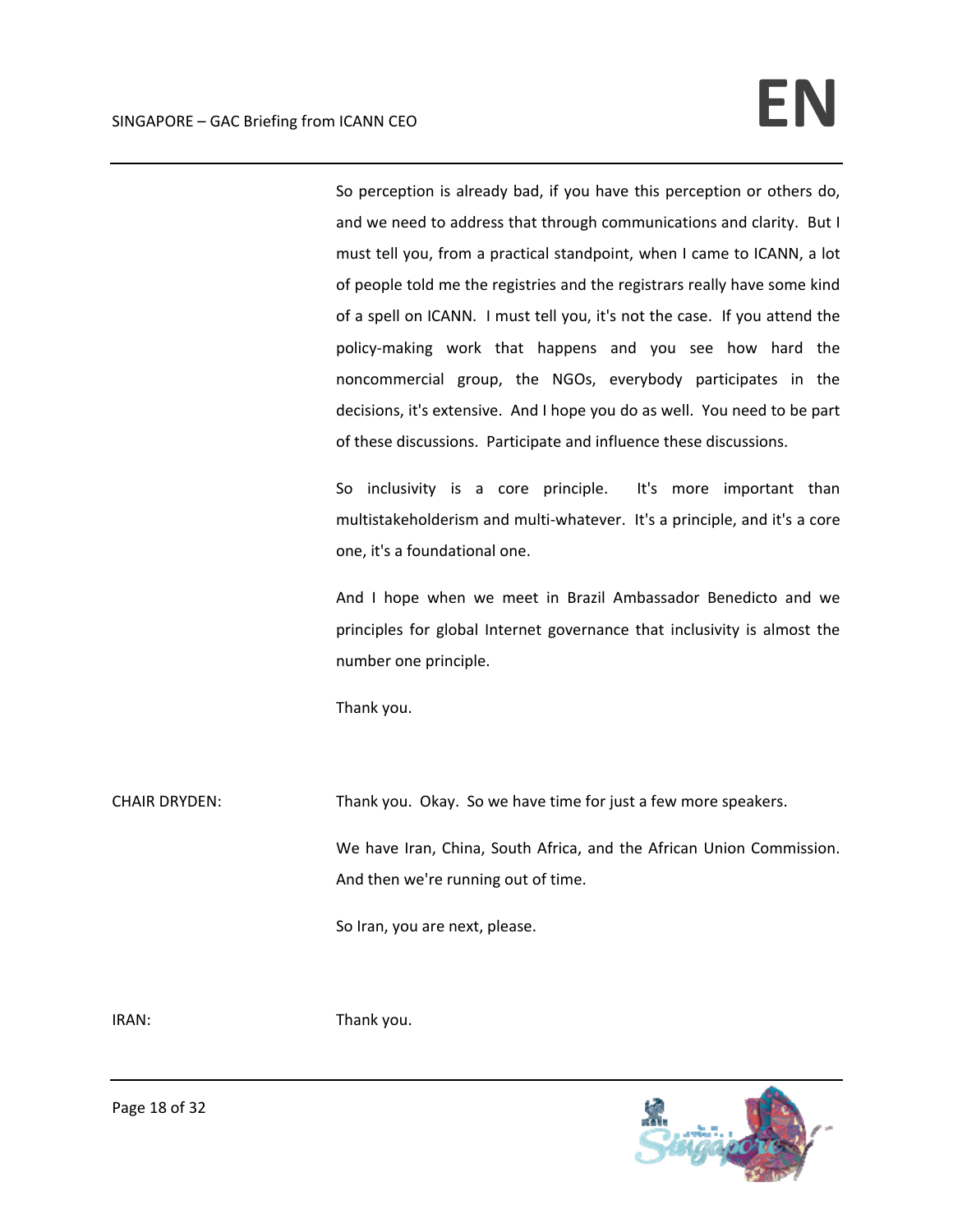First, good morning to everyone.

First of all, let me -- a small statement. We appreciate your enthusiasm, your energy and your dynamic. When I saw you on the podium, taking off your jacket, microphone in hand and walking, I thought this is an electoral campaign for a presidency of somewhere, sometime. I don't know where and which time and which country. So good luck for you in future.

[ Laughter ]

FADI CHEHADE: I will be farming, Mr. Arasteh. That's my plan.

I will be a farmer in my future. My wife is in the audience, so she is my witness.

IRAN: Don't rush.

## [ Laughter ]

Now, Fadi, there is a legal gap with juridique, (phrase in French). (Non‐ English audio). Separation of powers, separation of responsibility is not met and is not considered. You cannot have a Affirmation of Commitment drawing yourself, implementing yourself, and observing yourself and judging yourself. You are only the implementer. Someone else should write it off. And someone else should watch whether or not you implement that.

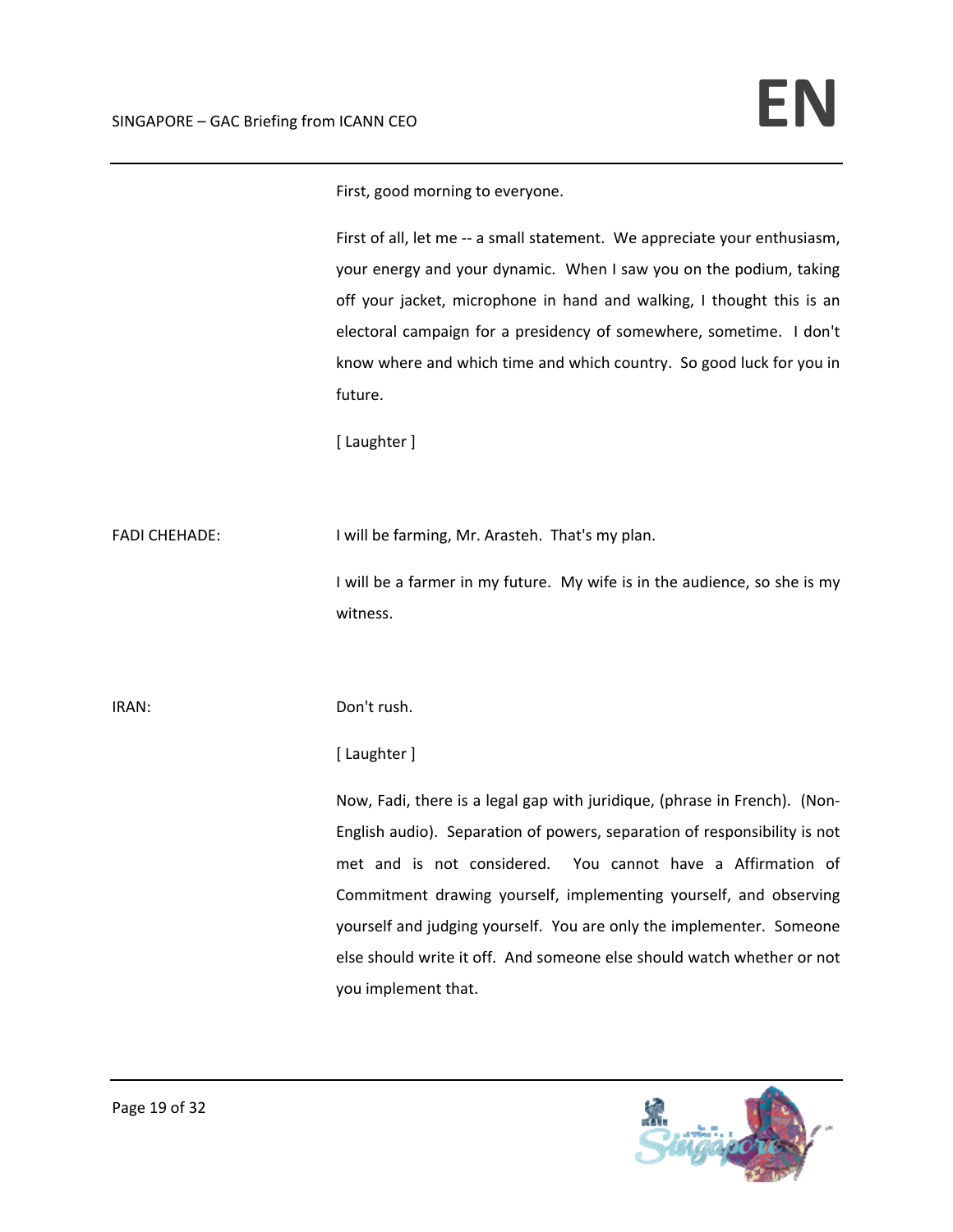Unfortunately, you want to have a sword of the kingdom without having these three separate powers: legislative, executive, and judicial. We mix them up in one single. It is not correct. And we have to really consider that.

You say that U.S. government and ICANN have this set of Affirmation of Commitment. This is not true. Affirmation of Commitment is the sort of responsibility to which you are answerable and you should be accountable. Should have a legal framework. There is no legal framework. It is unilaterally written, unilateral by someone.

We are not criticizing anybody.

I have written a document, 35 page. Never I put my finger to criticize anybody at all. Take the professionalism. Really, we have to look at that one.

Your main work is to talk about this vide juridique, this legal gap that is today, and we have to really address that point.

I was in the other room in the morning. The chairman of the ICANN says that U.S. government has not withdrawn from its stewardship on the Internet. He has withdrawn ‐‐ or not withdrawn. He is going to transit the stewardship -- the stewardship. Somebody told me yesterday. I said ownership. No. A stewardship. A stewardship of IANA.

I don't understand. What does it mean that the U.S. has not withdrawn its stewardship from Internet? What does it mean that? Where we are now? We are just talking of one thing, or what the United States has given us is not a gift. It is coming from the events. Situations push them to take this decision. Otherwise, why was not this decision taken two

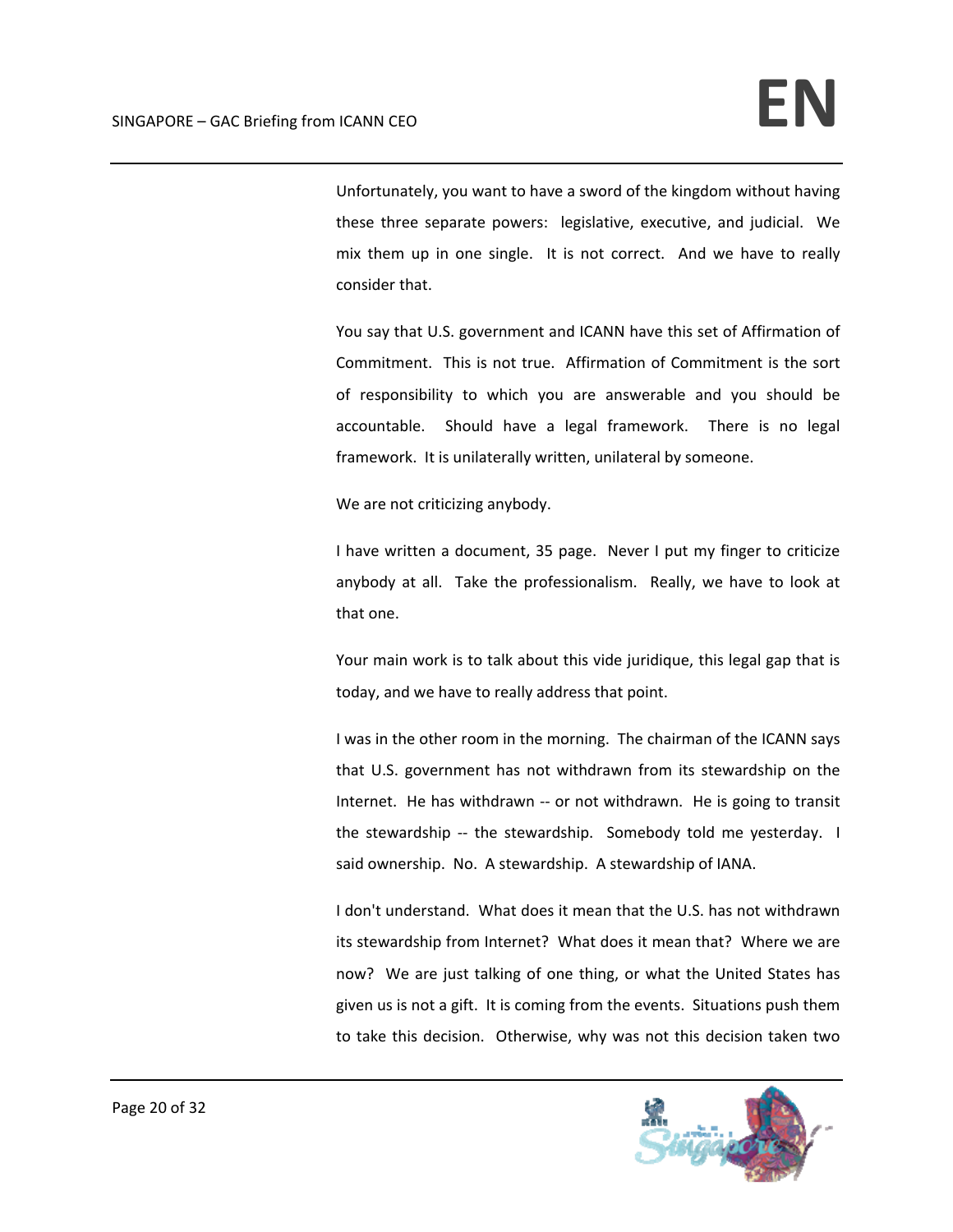years ago? Why not three years ago? It is years and years you are talking and talking and talking of the root servers, of this management, of the lack of the involvement of the government, and so on and so forth, but all of the sudden come, after the 7th of October, your statement, and after so many other things that we take it positively. Let's appreciate and take it positively, although it is conditional in our view. It is still condition.

There are a lot of thing to be done. The issue is not so simple.

The problem is there's the lack of the legal framework. You have to have a framework, legal framework. Then you have to fill this legal gap.

Once you did that, you can go to the other steps.

So perhaps you need to slightly review your priority or your steps that have to be taken. First you have to start the legal framework and legal gap, and have this accountability, and there should be these three party that I have mentioned yesterday.

You could not have a self-evaluations. You establish the law, you implement the law, and you judge that you have implemented the law yourself. It is not correct. There would be three part (indiscernible).

Thank you very much.

FADI CHEHADE: Thank you. Thank you, Mr. Arasteh. Thank you, Iran, for your good comments and, again, I think you and I are in a race for the most passionate person in this gathering, but I think you win on most days.

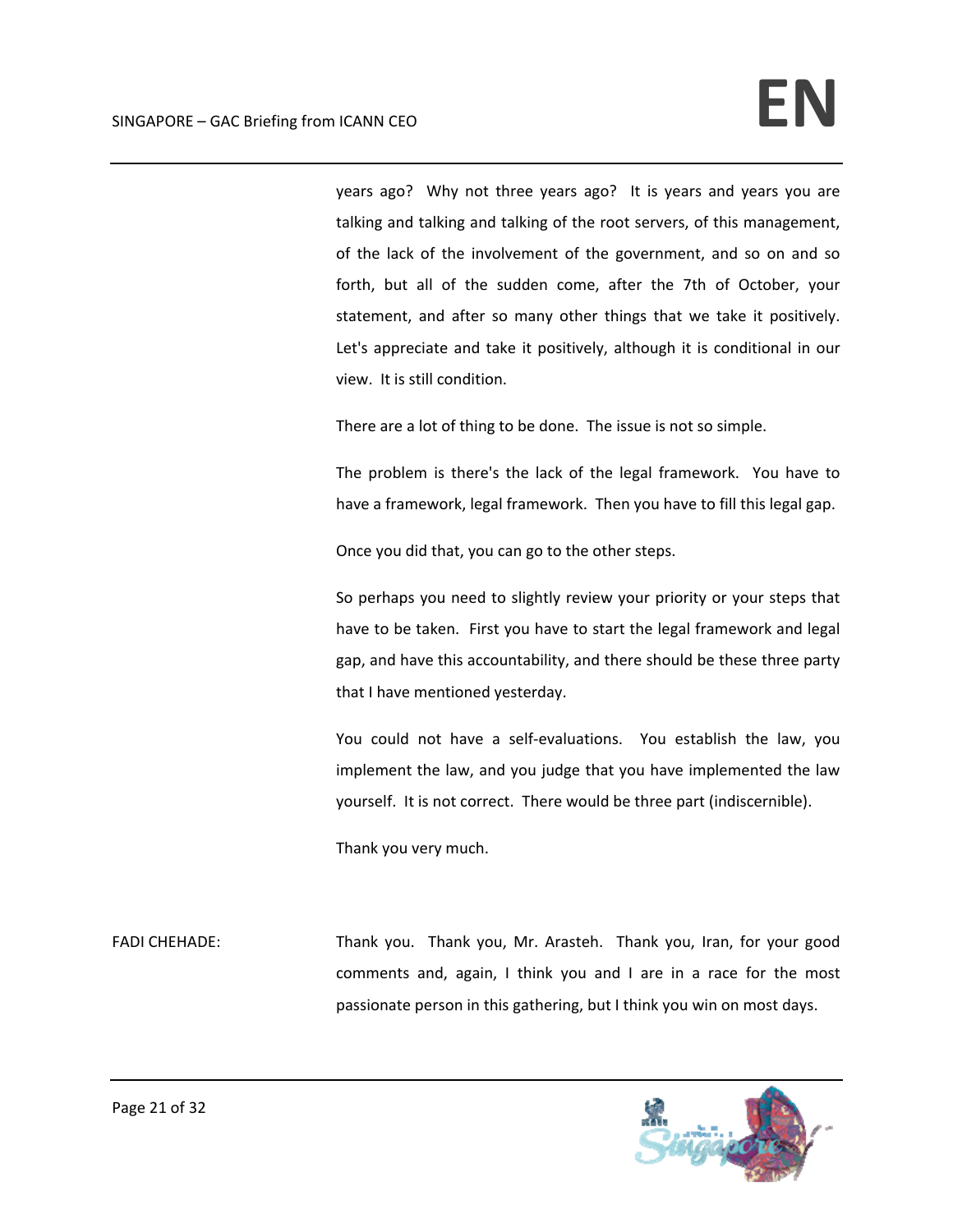Let me be candid. We have not said that we want to be everything. We have said let's come and find the best accountability mechanism. Tell me what organization on the planet does that. Putting everything on the table and saying: Come, let us figure it out to go. I would like some institutions that I know very well, including my own church, to do this some days, but they don't because institutions don't typically open up and say, "Come, let's all figure out what is the right model." And if the right model creates a legal framework that has different components that do different things, judiciary, as you said, legislative, whatever, then let's do it.

The debate is on. Let's come and work it out together.

So I want you to know nothing is presupposed. We're working together.

I think from a -- Separate that from the U.S. government piece which has to do with transitioning IANA.

I wasn't here when my chairman said the statement you refer to him about stewardship, but if I can, I will tell you, knowing Steve's mind and heart that is very straight about these things, I think what he meant to say is the U.S. government is not abandoning the Internet as, in fact, some people in Washington are saying.

The U.S. government will be involved equally to everyone else. That's the only difference, is that they had a unique involvement to date in the affairs of ICANN, and that unique involvement will now be replaced with an equally vigorous involvement, but on an equal footing with everyone here.

I think that's a great thing. And that's what we're commending.

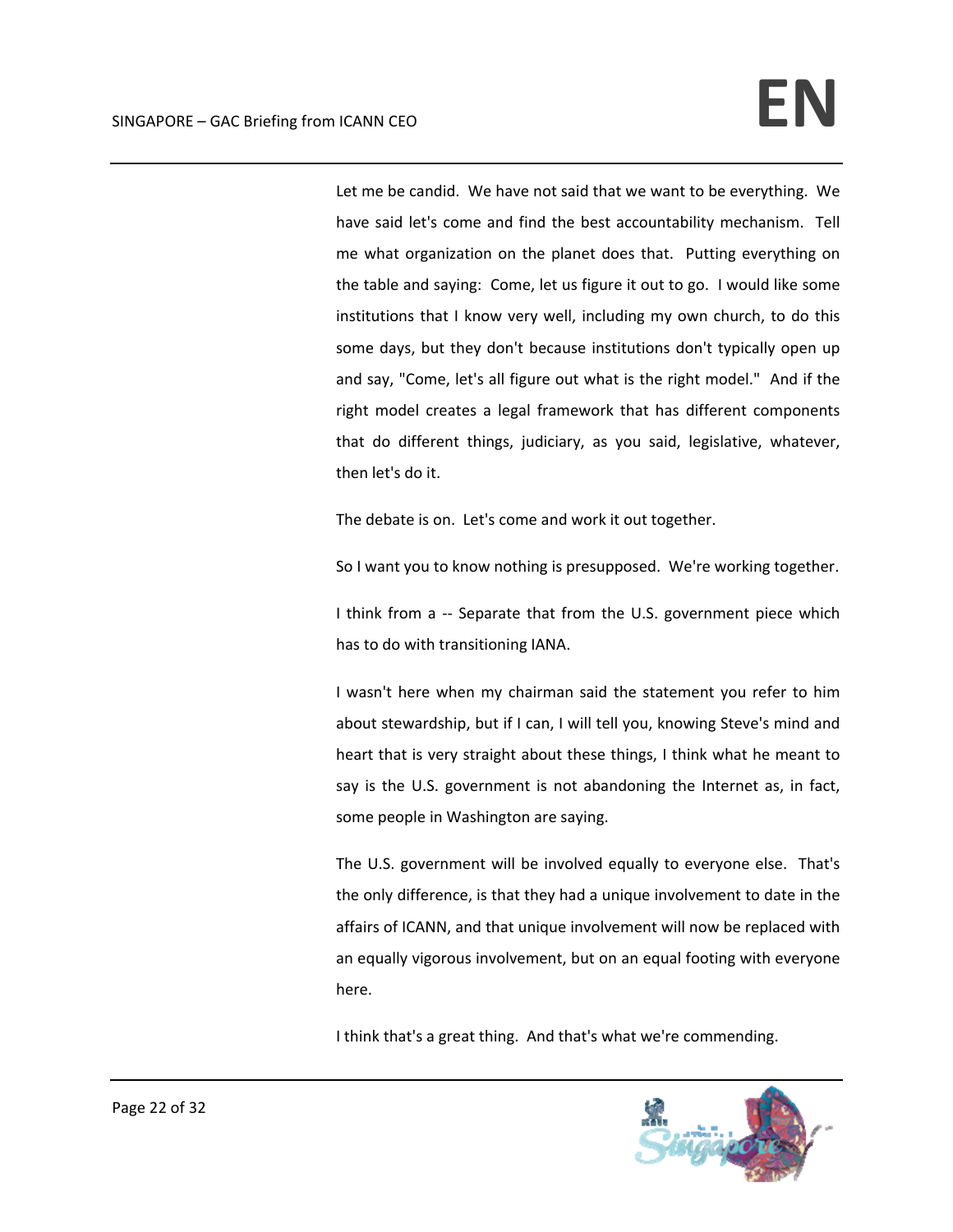| So I hope this helps a little bit, that, you know, we're willing to work |
|--------------------------------------------------------------------------|
| with you and with everyone to figure out the model going forward.        |

This is true openness. This is true inclusivity. And ICANN should be commended for being in that position today.

CHAIR DRYDEN: Thank you.

I have China next, please.

CHINA: Thank you, Madam Chair. Thank you, Fadi, to join us here.

I'd like to also thank the ICANN to provide the Chinese translation. It will be helpful to promote the Chinese community to participate in ICANN activities.

So I will speak in Chinese.

First of all, I would like to thank your efforts, Mr. Fadi Chehade, for your work on globalization and internationality -- internationalization. Sorry.

One of the most important things is that ICANN has established three hubs, and also the engagement centers, which has greatly improved internationalism and also globalization.

Also, we have noticed that ICANN has a lot to do and to improve. For instance, in developing countries, in participating the ICANN activities, we have some limits.

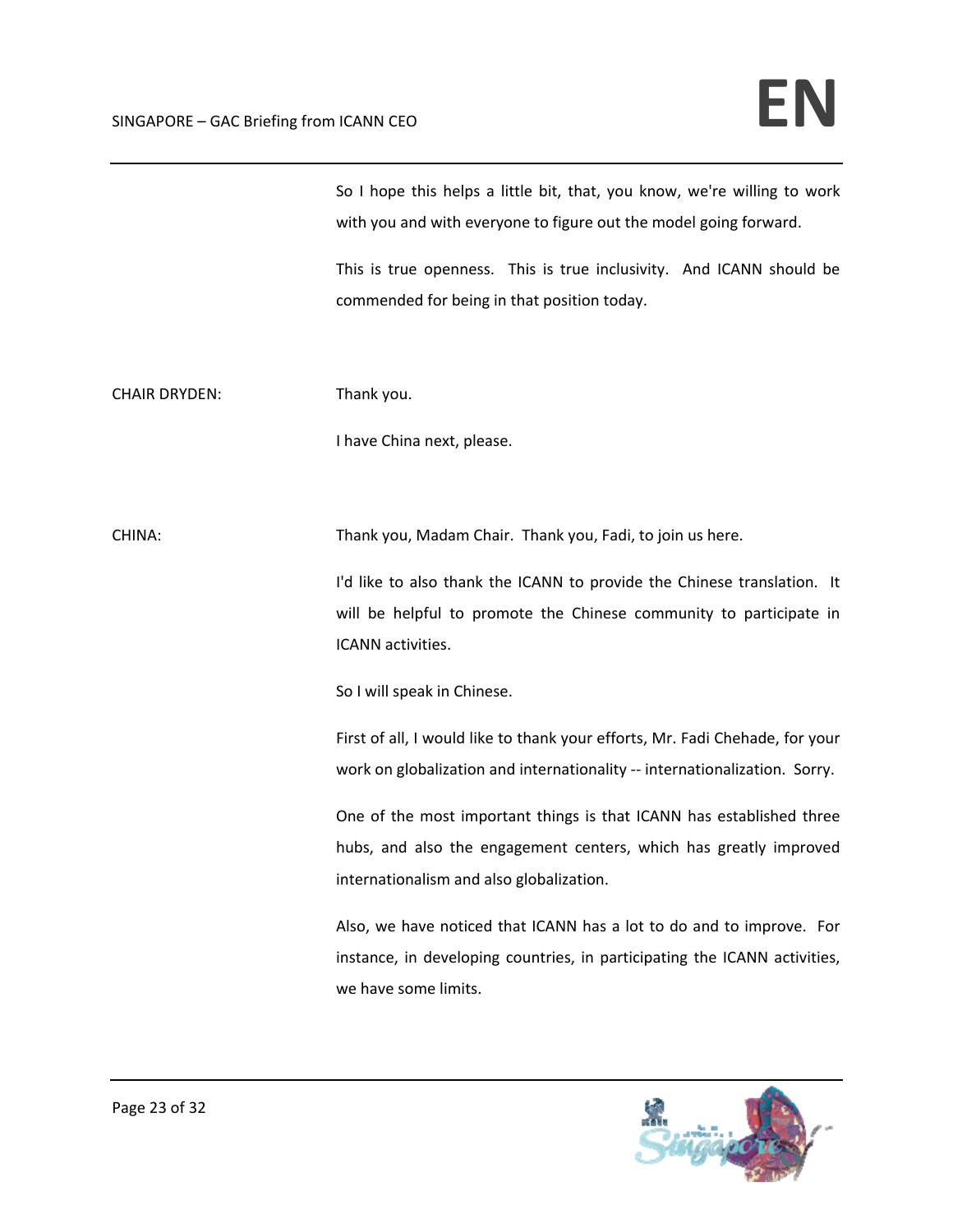So within ICANN, in the working groups we have noticed that participants in the North America will account for about 75%. From EU will be about 15%, and Asia, Africa, South America participants only account for like about 10%.

So this has shown that community participation is not balanced.

ATRT2 has also asked for request of comments from all over the world. However, they receive limited feedback.

First of all, this has shown that developing countries are not active in this whole process.

Also this has shown that governments do not recognize ICANN on a high level.

So while improve the transparency and accountability, ICANN has a long way to go.

We're delighted to hear that you just mentioned multistakeholder. We would like to hear your efforts on improving the balance of participation of all stakeholders, including the participation of developing countries.

Thank you.

FADI CHEHADE: Thank you, China, very, very much. I know that China, as many other countries, is equally anxious, as I am, to increase the participation of people from the developing world. And I will ‐‐ you know that I've been to China more than almost any other country, more than my home in the last year and a half, to engage and to build relationships with the

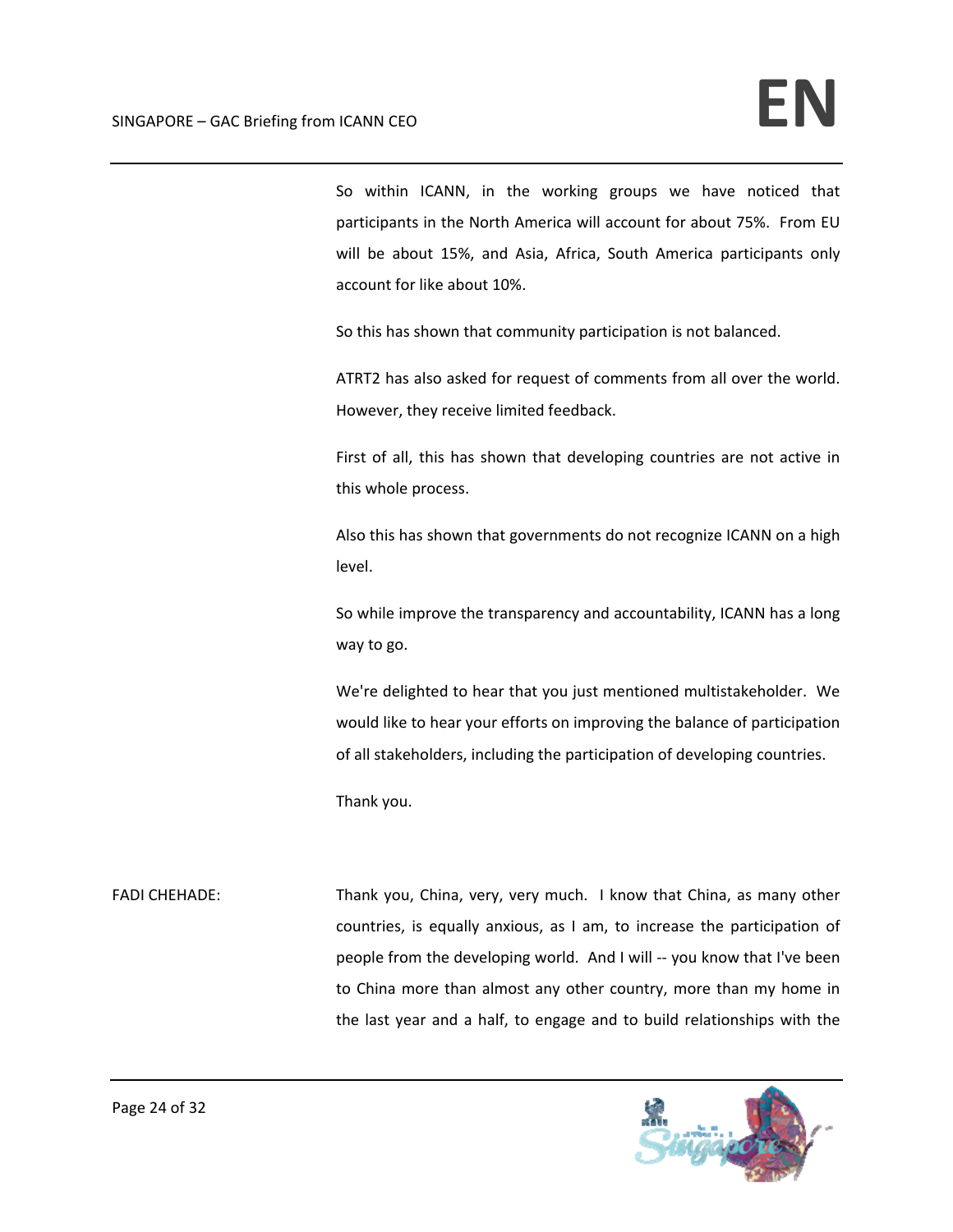great number of people that use the Internet, close to 600 million people, working through the community and the various people there. And I thank you for the facilitations you've given us in building a great engagement center. In fact, the first engagement center in the world was built in Beijing, and it's already taking calls from Chinese users, citizens, anyone, in the Chinese language, and responding to them in Chinese to support them.

I will agree with you 100% that when I arrived to ICANN, ICANN remained very U.S.‐centric, very western‐centric.

And that's changed quite a bit since I arrived. Are we done? By no means. We have a lot of work to do. And these numbers you mentioned, by the way, are old. It's gotten a lot better. But it's not quite there. We still have a largely Western-centric ICANN. But as I showed you on day one, in Asia, we had a couple of people. We now have 14 people in Asia, and more to come, opening engagement centers, engaging with the countries. And I moved to Asia earlier this week personally. I'm living here now for the next few months to show my commitment to all the world. And I'll be moving to Istanbul later this year.

So I want you to know that we are completely aligned, that we must change the posture of ICANN. We must make it a global posture, not just through legal structures, not just through accountability structures, but also through practical structures, operational presence around the world. We will do that. You have my commitment. And we will build these numbers you showed today. And I want you to know that I will make them part of my executive dashboard, and I will share them with

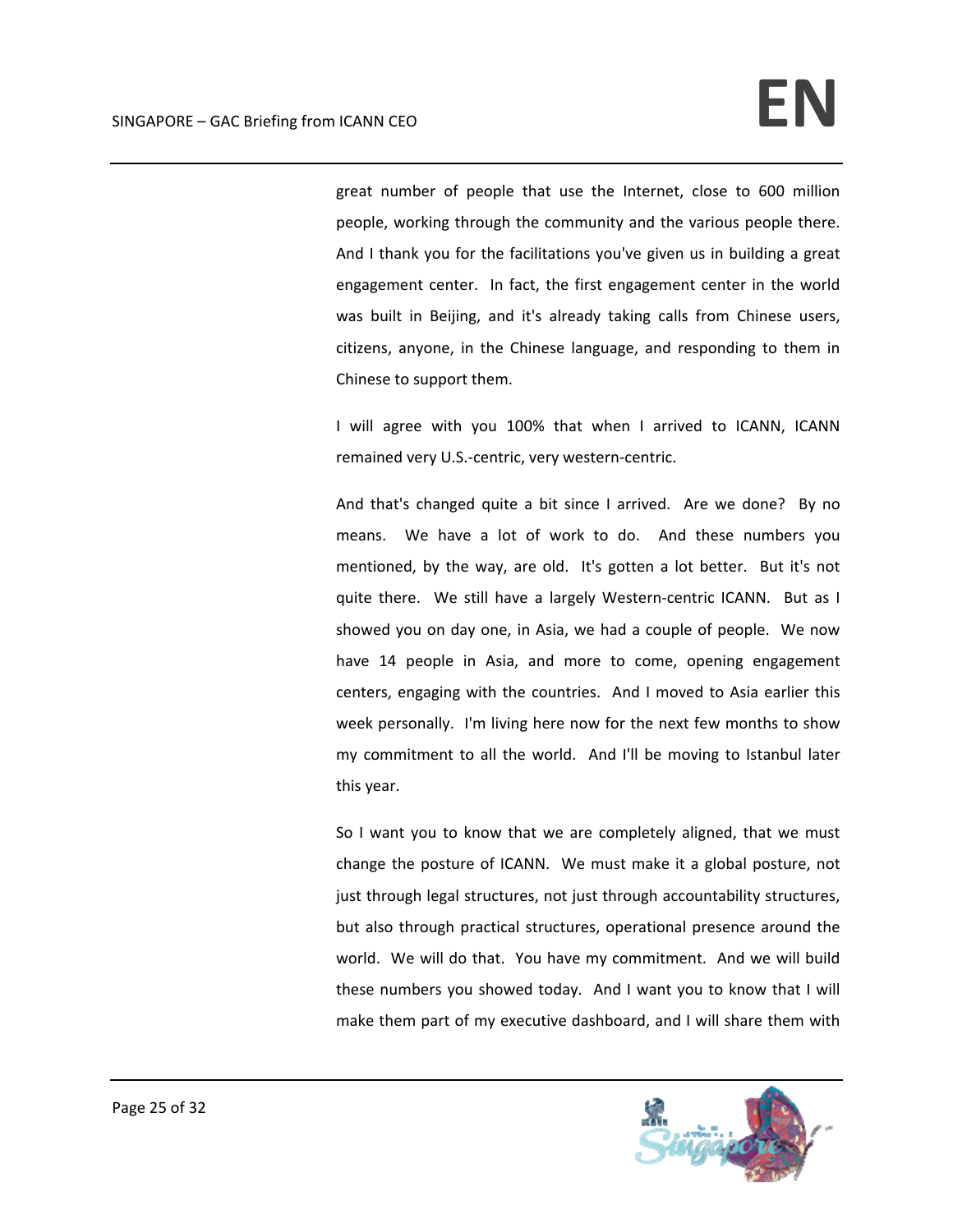you so we watch the trends and we have metrics to say, how are we doing over time. So I will share these with you.

The one thing I would beg to differ with you is, you said ICANN is not yet ‐‐ or is not doing well on accountability and transparency. I must tell you that most global measures of transparency put ICANN quite at the top. Quite at the top. We are a very transparent organization.

Now, what we need to do is strengthen our accountability mechanisms so they meet the global test. And that we will do. I agree with you, we have a long way to go there still. But I invited you to come and join me with that, because recognition of ICANN comes from how we translate these concepts into reality. And I think I have shown in the last period that what I say, I mean. And when I announced on October 7th, as I was reminded by Mr. Arasteh from Iran, that U.S. relationship with ICANN is not sustainable as is, people thought that I was making this up, and I wasn't. And we delivered on that. And we will continue delivering on our comments.

Thank you. Thank you, China.

CHAIR DRYDEN: Thank you. Next I have South Africa, please.

SOUTH AFRICA: Thank you.

You know, when you begin a dialogue with conditions, it makes it difficult to properly engage. Conditions in more ways than one direct engagements with such an outcome.

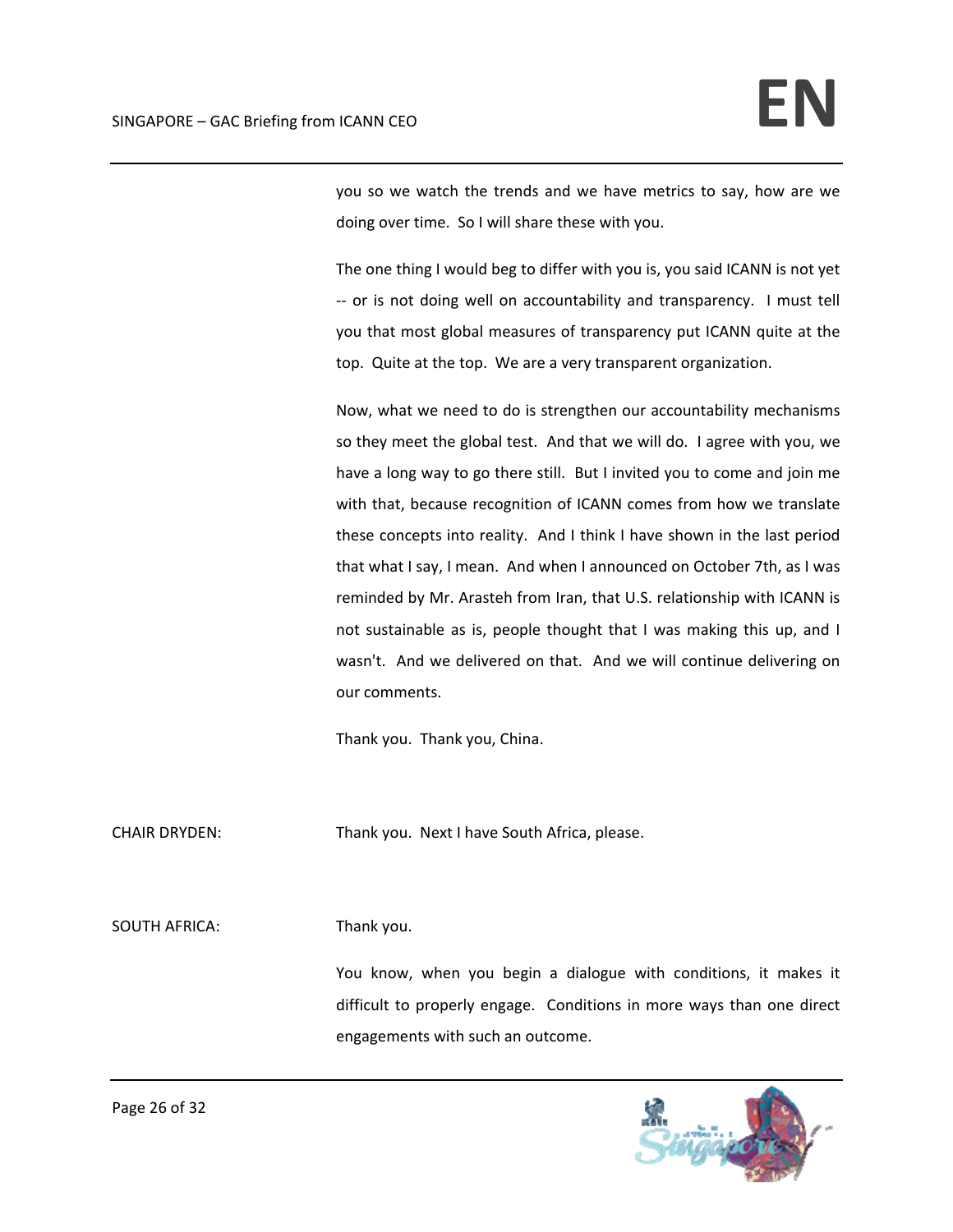I think it's important to let the process and the discussions dictate the outcomes.

What happens when one of the conditions is not met? What then? I think that's a big question.

Secondly, coming from a developing country, we have a big issue with the whole issue of multistakeholderism. We're not against it, but in terms of civil society organizations, who are they, who are they representing, because most of the time, they're headquartered elsewhere in the world. So the question is, we would want, if people are going to speak on our behalf, coming in the whole multistakeholder model, there should be legitimacy to know that we are who we say we are. Because I can be a civil society organization all by myself, and I could stand and say that I speak for 15 million people, which is ‐‐ which wouldn't be fair.

So going forward, I think it would be really important to identify these other -- civil society in the whole process. And also to say that with regards to accountability, I think that is a major issue to say ultimately who will actually be responsible for the Internet. Because it has such impact on our daily lives and (indiscernible) security and all of it, taking into account that everything is I.P.‐based at the moment. So I think we need to -- when we pave the way forward, we really need to be carefully in how the final outcome is, where the final outcome is. Thanks.

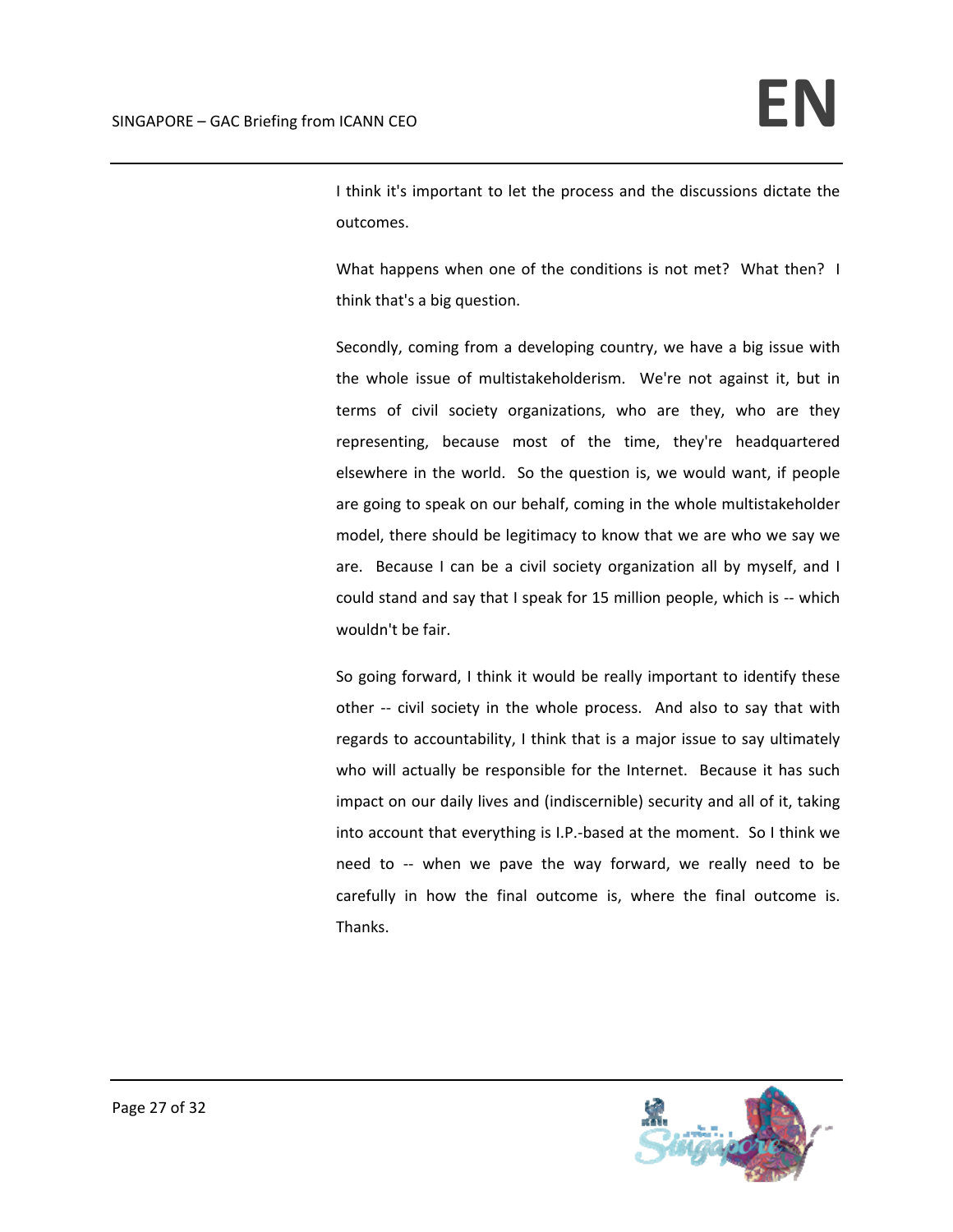FADI CHEHADE: **If I could -- thank you, South Africa -- you make two separate points.** I want to address them quickly.

> On the second issue of civil society and participation and is this civil society truly representative of, let's say, your local civil society, it's extremely important that we consider the need for national dialogue between the constituents within a country. I think this way, at the country level, at a national level, you're engaged with the different parts of your constituencies. That's the most important one. More important than the global engagement of ‐‐ with civil society, it's the national engagement with civil society. And here I commend Brazil, for example, Indonesia, different countries that have built ‐‐ Kenya ‐‐ that have built, you know, efforts within their country to create truly open fora, open platforms for discussion amongst government, civil society, private sector within their country. That's where the truth will company.

> Now, it needs to be synchronized with global activities such as ICANN. It cannot be divorced from it. And here, I bring to your attention the importance of NETmundial. Because we're not talking about ICANN when we start discussing these things; we're talking about the Internet. And ICANN is not the Internet. ICANN is one piece of the puzzle.

> And as we get busy with ICANN, sometimes we forget the importance of ensuring that we have a global set of mechanisms that respect national mechanisms for dealing with technical and nontechnical issues arising on the Internet. And NETmundial will tackle this in a very open and constructive way. I hope every one of us is there to participate in that dialogue.

This is where these issues need to be addressed.

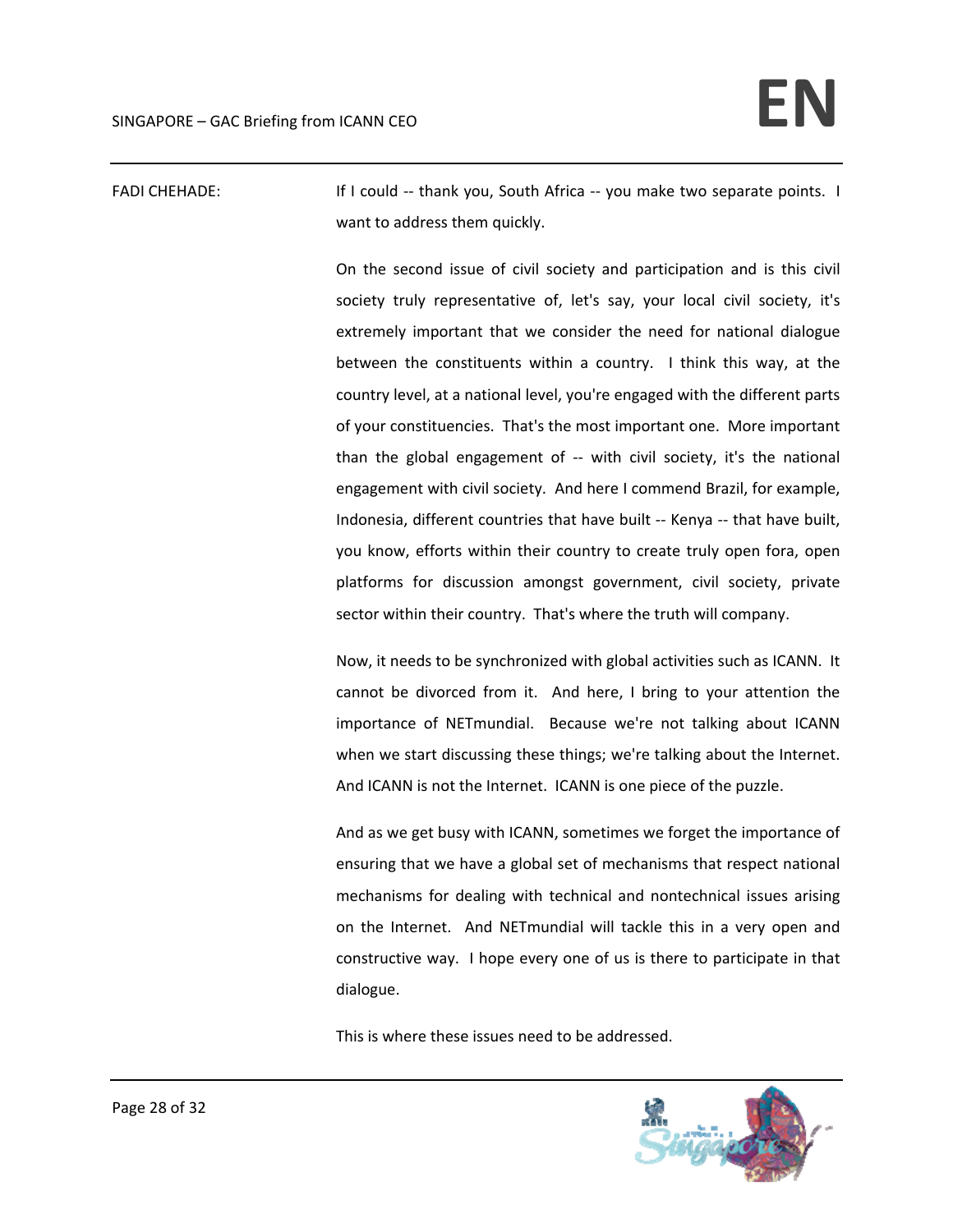And your first point was about the conditions laid out by the U.S. government.

As you know, we spent ten minutes earlier thanking the U.S. government for their generosity and their graciousness. We should keep in mind that as they cede control, which most of us won't do in normal conditions, as they cede control, they also have some principles that they hope the world will embrace. After all, this was all their doing. We have to respect that.

I think that the conditions they've laid are good conditions. Openness of the Internet, I think that's good. If we have an issue with that, frankly, we shouldn't be part of the conversation.

Secondly, they said we should participate in our own fora at all levels. Everybody should be there, whether it's governments, civil society. Whoever needs to participate should participate, but this should not be closed to one group or another. That's what multistakeholder means when they use it properly, because sometimes it's also used improperly. Inclusive. Everybody should be at the table, equal partners.

That's a good principle. I don't think we have an issue with that.

Your point is, you know, are these freely representatives of my civil society. That is for us to ferret out. But the principle is good.

The third principle they bring is, let's make sure that it doesn't affect the security and stability of the Internet. Who would have any issue with that? Of course we would be supportive of such a principle. Right?

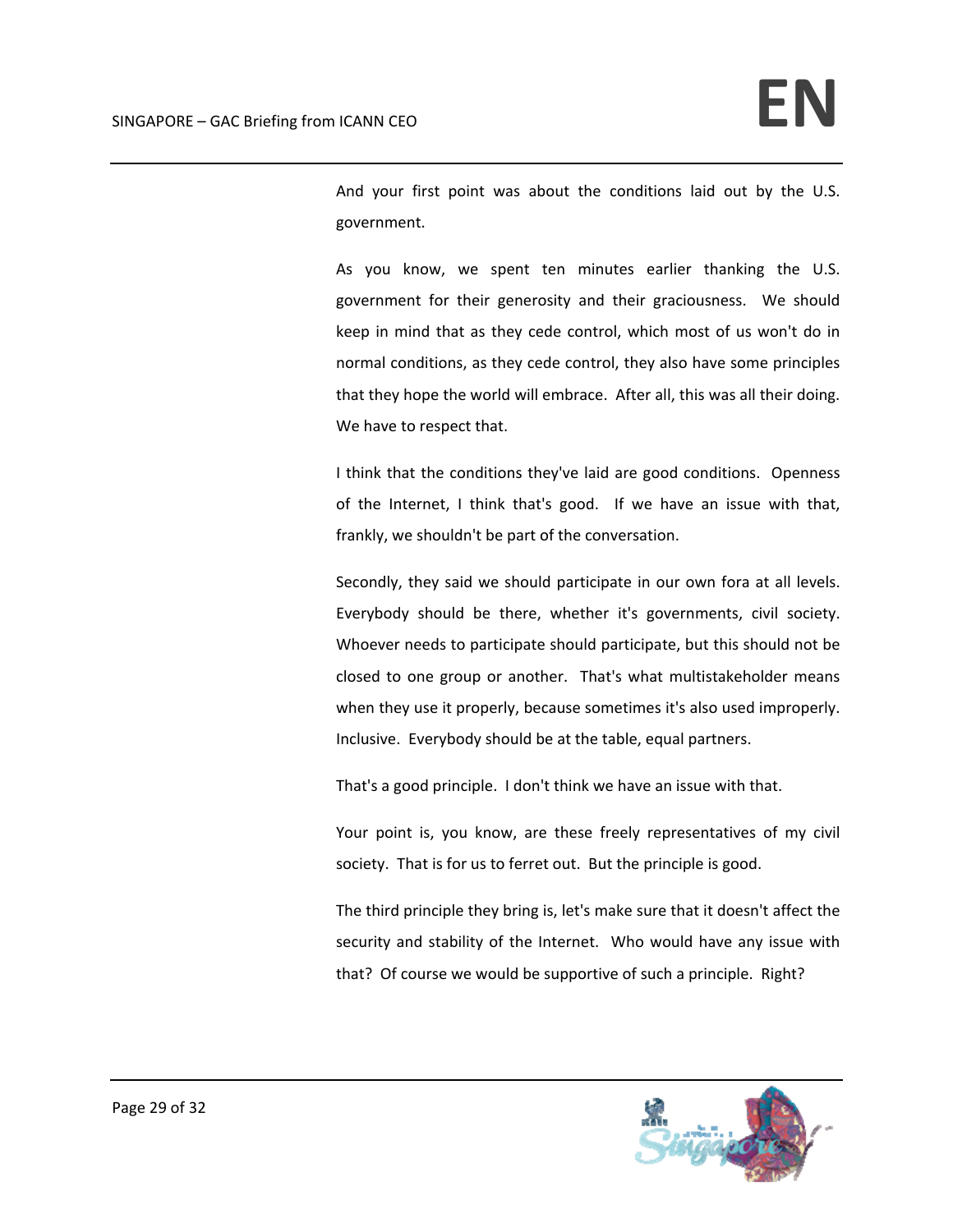I mean, these are good principles. I don't think there is anything they laid out that any of us would stand up and say, "That's impossible. That's a nonstarter." Everything they said makes it good.

I understand the reaction we might have to anybody putting conditions on the world. But we should not forget that, after all, there's a lot of graciousness in their decision. And it's up to us to shape it now. I invite you to join me. I know that South Africa has been a great participant in this dialogue. But now we have the chance to shape it. Let's not miss it. Let's take it on.

Thank you.

CHAIR DRYDEN: Thank you.

Next, African Union Commission, please.

AFRICAN UNION COMMISSION: I will be speaking in French, so ‐‐

First of all, Mr. Fadi Chehade, I would like to thank you for being with us, on behalf of the African Union Commission. I can't help but congratulate you on your leadership, because you have taken the reins of this organization with great leadership.

We see that Africa starts to find its place in this organization. We are really happy with your presence in Africa and with the African strategy. We are really happy to see the way you engage with us, because you are part of the great leaders, and you are always present whenever

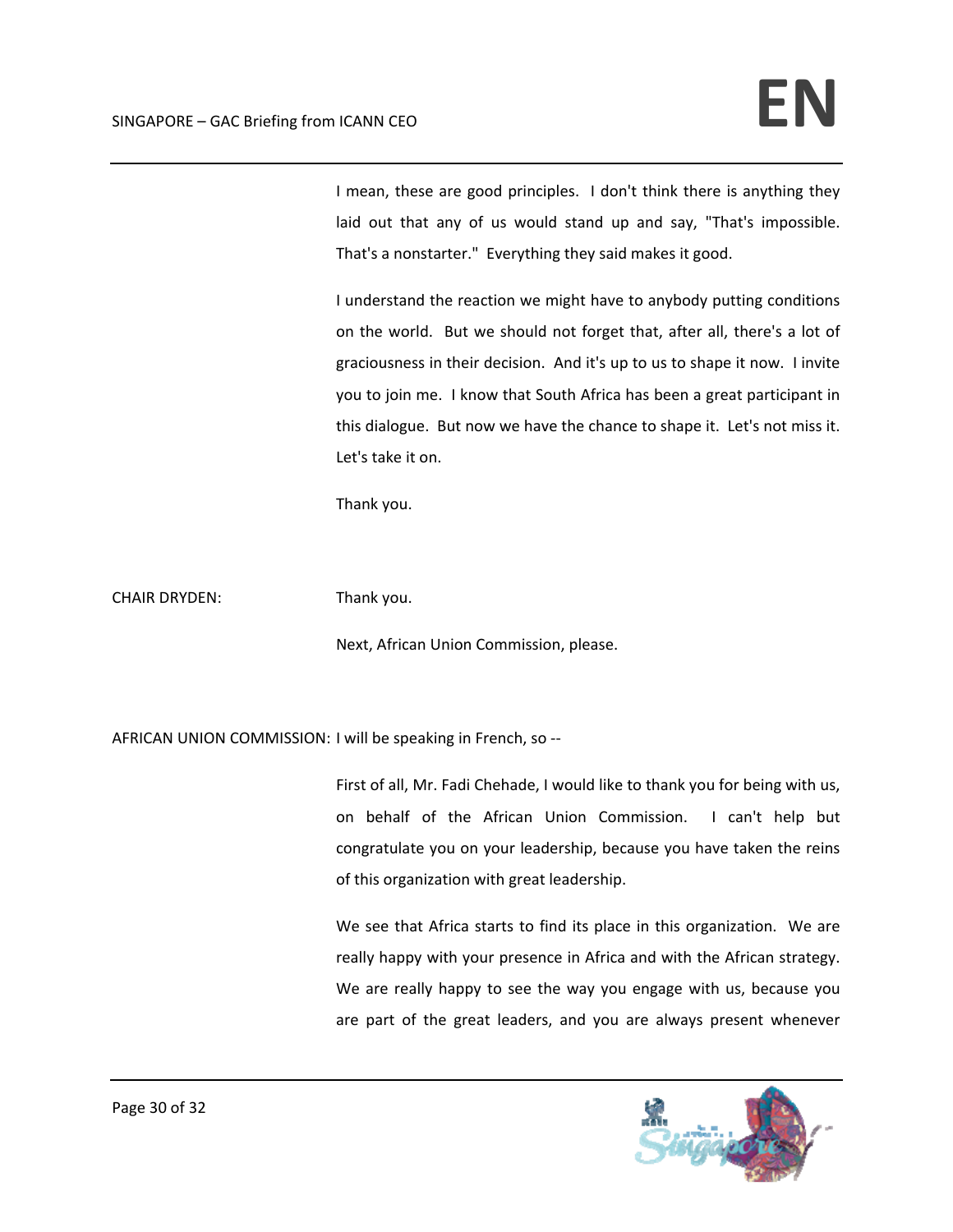there is an event in Africa. You were there in many events, in many conferences, and we really thank you for that.

We are also really pleased to know that we had a successful Dot Africa event, because that was one of the most important strategies adopted within ICANN. So I commend the entire African community and all of us. And I would like to thank all the people who participated in this undertaking. The GAC members really supported Africa. So thank you for that.

We will continue to support all those who encounter the same problems as we have regarding geographic extensions.

The U.S. government announcement was welcomed by the African Union. And we also supported in our statements what you talked about: openness, inclusivity. All these are words that we use in our statement, because we believe that these terms should guide our actions in the framework of ensuring an open Internet.

I join my French colleagues in their comments regarding their conditionalities existing in the dialogue. And I also join the Chinese representative in her request to include all stakeholders, those who are not part of North America or Europe, support all these interventions, and we hope that Africa can also play a very important role. We really want to join you in addressing the challenges ahead of ICANN. We would like to make contributions to these efforts. Thank you.

FADI CHEHADE: **I** would also like to commend you on your efforts, because you have done a lot over this period, a lot of problems we have overcome. So the